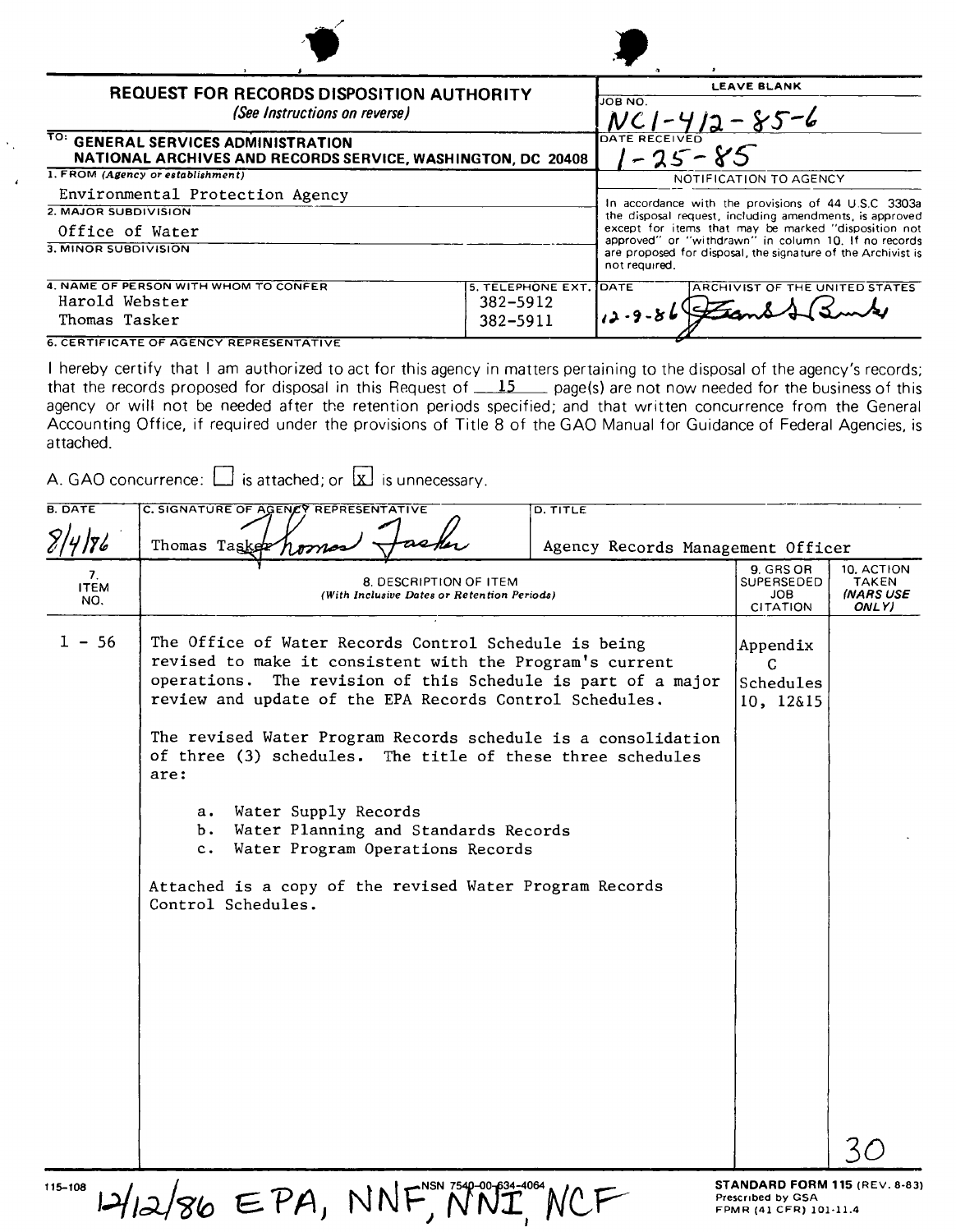| U.S. ENVIRONMENTAL PROTECTION AGENCY-RECORDS CONTROL SCHEDULES |                                                                                                                                                                                                                                                                                                                                                                                                                                                                                                             | SCHED.NO                                                                                                                                                                                                                                                                                                                                                                               |                           |
|----------------------------------------------------------------|-------------------------------------------------------------------------------------------------------------------------------------------------------------------------------------------------------------------------------------------------------------------------------------------------------------------------------------------------------------------------------------------------------------------------------------------------------------------------------------------------------------|----------------------------------------------------------------------------------------------------------------------------------------------------------------------------------------------------------------------------------------------------------------------------------------------------------------------------------------------------------------------------------------|---------------------------|
|                                                                | TITLE OF SCHEDULE                                                                                                                                                                                                                                                                                                                                                                                                                                                                                           | COVERAGE OF SCHEDULE                                                                                                                                                                                                                                                                                                                                                                   |                           |
|                                                                | WATER PROGRAM RECORDS                                                                                                                                                                                                                                                                                                                                                                                                                                                                                       | APPLICABLE HEADQUARTERS OFFICE                                                                                                                                                                                                                                                                                                                                                         |                           |
| ITEM                                                           | NAME AND DESCRIPTION OF RECORD/FILE                                                                                                                                                                                                                                                                                                                                                                                                                                                                         | RETENTION PERIOD AND DISPOSITION                                                                                                                                                                                                                                                                                                                                                       |                           |
| 1.                                                             | Controlled and Major Correspondence of the Assistant Adminis-<br>trator for Water Programs. Includes copies of controlled and<br>major correspondence signed by the Assistant Administrator.<br>The correspondence significantly documents the program<br>activities and was processed under special handling control<br>procedures because of the importance of the letters or<br>time requirements of replies. Records consist of copies of<br>incoming letters, copies of the responses, and enclosures. | Retention: Permanent.<br>Disposition: Break file at end of year. Keep in<br>office current plus 1 additional year, then trans-<br>fer to the FRC. Keep in FRC 10 years, then<br>offer to National Archives in 5 year blocks.                                                                                                                                                           |                           |
| 2.1                                                            | General Correspondence of the Assistant Administrator<br>for Water Programs. Includes copies of non-<br>controlled (routine) correspondence. Records consist<br>of incoming letters and enclosures.                                                                                                                                                                                                                                                                                                         | Retention: Retain 5 years.<br>Disposition: Break file at end of year. Keep in<br>office office 1 year, then transfer to FRC.<br>Destroy when 5 years old.                                                                                                                                                                                                                              |                           |
| 3.1                                                            | Program Development File. Consists of records related to<br>the development of Water Program policies and programs.<br>Records consist of correspondence, issue papers<br>and reports relative to policy, strategy, program control,<br>research priorities, legislative priorities, and other<br>related records.                                                                                                                                                                                          | Retention: Permanent.<br>Disposition: Break file at end of 2 years. Keep<br>in office 3 years, then transfer to the FRC. Keep<br>in FRC for 10 years, then offer to the National<br>Archives in 5 year blocks.                                                                                                                                                                         | RECORDS MANAGEMENT MANUAL |
| 4.                                                             | Program Management File. Consists of records related to<br>the management and administrative support of the Office<br>of Water Programs. Records consist of program planning<br>and implementation, personnel needs, work accomplish-<br>ments, budgetary materials, and other program manage-<br>ment activities.                                                                                                                                                                                          | Retention: Retain 5 years.<br>Disposition: Break file at end of year. Keep in<br>office I year, then transfer to the FRC. Destroy<br>when 5 years old.                                                                                                                                                                                                                                 |                           |
| 5.I                                                            | Speeches by Assistant Administrator or Staff. Speeches pre-<br>pared for delivery at civic functions and professional<br>conferences and meetings.                                                                                                                                                                                                                                                                                                                                                          | <b>Retention:</b><br>a. Record Copy. Permanent.<br>b. Information Copies. Retain 1 year.<br>Disposition:<br>a. Record Copy. Break file after presentation:<br>Keep in office 5 year, then transfer to the<br>FRC. Keep in FRC 5 years, then transfer to<br>the National Archives in 5 year blocks.<br>b. Information Copies: Destroy when I year old<br>or sooner if no longer needed. |                           |

I The second term in the second term in the second term in the second term in the second term in the second term in the second term in the second term in the second term in the second term in the second term in the second

.\_----------\_ ..-- --~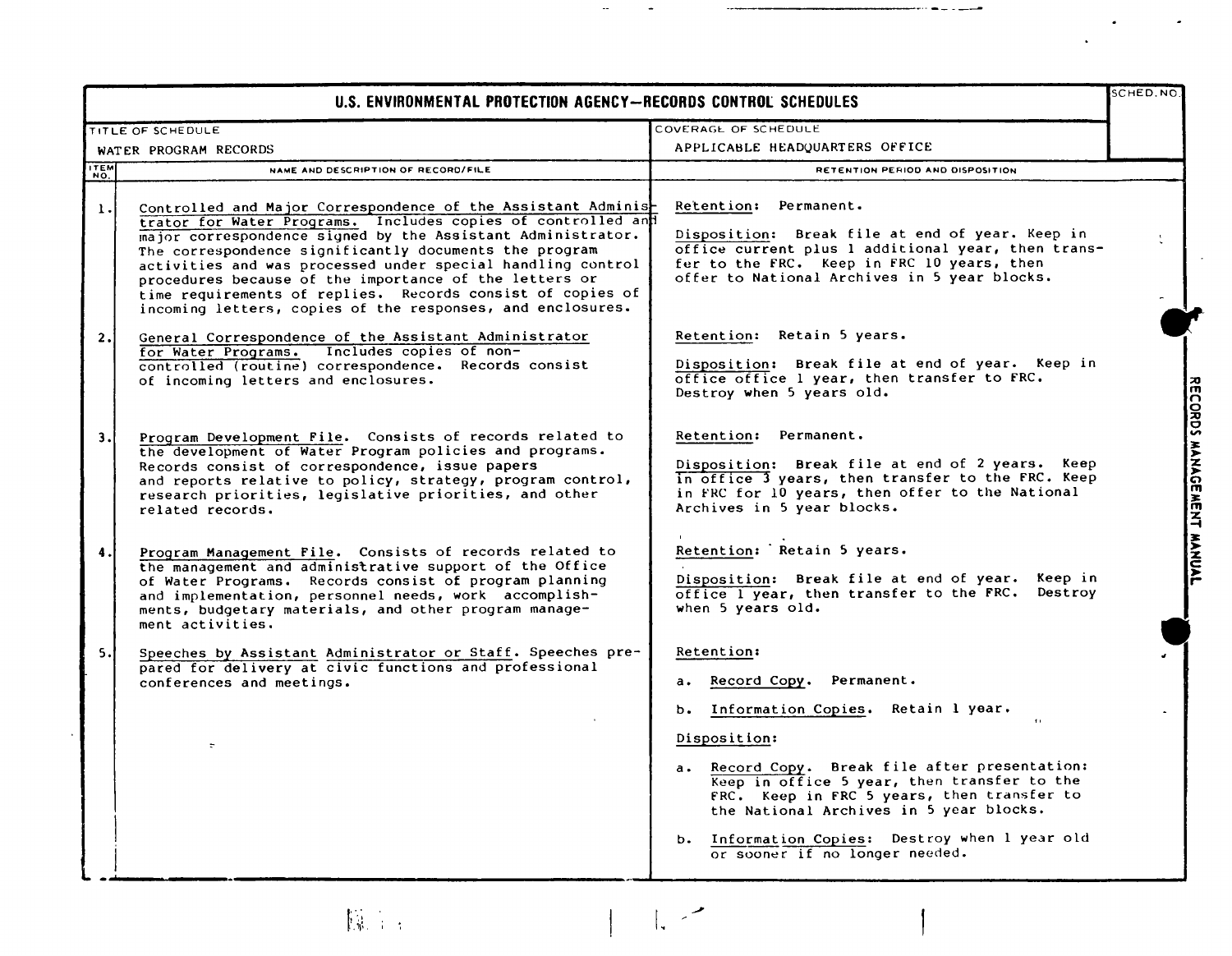|                   | U.S. ENVIRONMENTAL PROTECTION AGENCY-RECORDS CONTROL SCHEDULES                                                                                                                                                                                                                                                                                                                                                                                                                                                                                                                                                              |                                                                                                                                                                                                                    | SCHED.NO                  |
|-------------------|-----------------------------------------------------------------------------------------------------------------------------------------------------------------------------------------------------------------------------------------------------------------------------------------------------------------------------------------------------------------------------------------------------------------------------------------------------------------------------------------------------------------------------------------------------------------------------------------------------------------------------|--------------------------------------------------------------------------------------------------------------------------------------------------------------------------------------------------------------------|---------------------------|
|                   | TITLE OF SCHEDULE                                                                                                                                                                                                                                                                                                                                                                                                                                                                                                                                                                                                           | COVERAGE OF SCHEDULE                                                                                                                                                                                               |                           |
|                   | WATER PROGRAM RECORDS                                                                                                                                                                                                                                                                                                                                                                                                                                                                                                                                                                                                       | APPLICABLE HEADOUARTERS OFFICE                                                                                                                                                                                     |                           |
| <b>TEM</b><br>NO. | NAME AND DESCRIPTION OF RECORD/FILE                                                                                                                                                                                                                                                                                                                                                                                                                                                                                                                                                                                         | RETENTION PERIOD AND DISPOSITION                                                                                                                                                                                   |                           |
| 6 <sub>1</sub>    | Freedom of Information Response File. Includes copies of<br>incoming requests for information under the Freedom of<br>Information Act, copies of replies, and copies of any<br>interagency memoranda concerning the request. Note: this<br>file does not contain the Program's official record of<br>information being requested.                                                                                                                                                                                                                                                                                           | Retention: Retain 2 years.<br>Disposition: Break file at end of year. Keep<br>in Office current plus 1 additional year, then<br>transfer to the FRC. Destroy when 5 years old.                                     |                           |
| 7 <sub>1</sub>    | Requlations Standards, and Guidelines.                                                                                                                                                                                                                                                                                                                                                                                                                                                                                                                                                                                      |                                                                                                                                                                                                                    |                           |
|                   | a. Record Copy. Consists of project planning and manage-<br>ment documents such as paragraph 8 exclusion document,<br>background data, technical data files such as 308 DCP's,<br>economic data such as final economic models, corres-<br>pondence and telecons including external meeting memo-<br>randa, Federal Register, development document, economic<br>analysis, resources requirement summary, reporting impact<br>statement, environmental assessment, regulatory analysis,<br>urban impact statement, summary of public comments and<br>responses, certificed index, litigation documents, and<br>court opinions | Retention: Permanent.<br>Disposition: Break file after resolution of any<br>litigation. Keep in office 1 year, then transfer<br>to the FRC. Keep in FRC 15 years, then offer to<br>the National Archives.          |                           |
|                   | b. Working Papers. Included are contract documents<br>(EPA/contractor meeting notes, correspondence between<br>contractor and EPA), budget planning and progress<br>tracking reports, internal meeting reports, briefing<br>documents, and draft preliminary technical data or econo-<br>mic reports or cost models, internal comments and<br>responses, project officer notes and calculations, the<br>action memoranda, and circulated rulemaking package.                                                                                                                                                                | Retention: Retain 10 years.<br>Disposition: Break file after resolution of any<br>litigation. Keep office 1 year, then transfer<br>to the FRC. Destroy when 10 years old.                                          | RECORDS MANAGEMENT MANUAL |
|                   | c. Confidential Business Records. Consists of same<br>materials as described in a. above but classified as<br>Confidential Business Information as requested by<br>company submitting information.                                                                                                                                                                                                                                                                                                                                                                                                                          | Retention: Permanent.<br>Disposition: Break file after resolution of any<br>litigation. Keep in office 1 year, then transfer<br>to the FRC. Keep in FRC 15 years, then offer                                       |                           |
| 8 <sub>1</sub>    | Contracts and Grants - Project Group File. Documen-<br>tation relating to the formulation, award, and changes<br>in contracts and grants for waste water treatment plant<br>construction and operation, drinking water, and under-<br>ground water source protection control studies and<br>surveys. Records consist of procurement requests,<br>justification statements, task orders, proposals, bid<br>evaluations, award notices, report of payment to<br>contractor or grantee, progress reports and change<br>notices                                                                                                 | to The National Archives in 5 year blocks.<br>Retention: Retain 6 years.<br>Disposition: Break file upon completion of pro-<br>ject. Keep in office 1 year, then transfer to<br>the FRC. Destroy when 6 years old. |                           |

 $\overline{1}$ 

 $\frac{1}{1}$ 

 $\frac{1}{4}$ 

 $\left\Vert \begin{matrix} \mathbf{X}^{(1)} \\ \mathbf{0}^{(2)} \end{matrix} \right\Vert$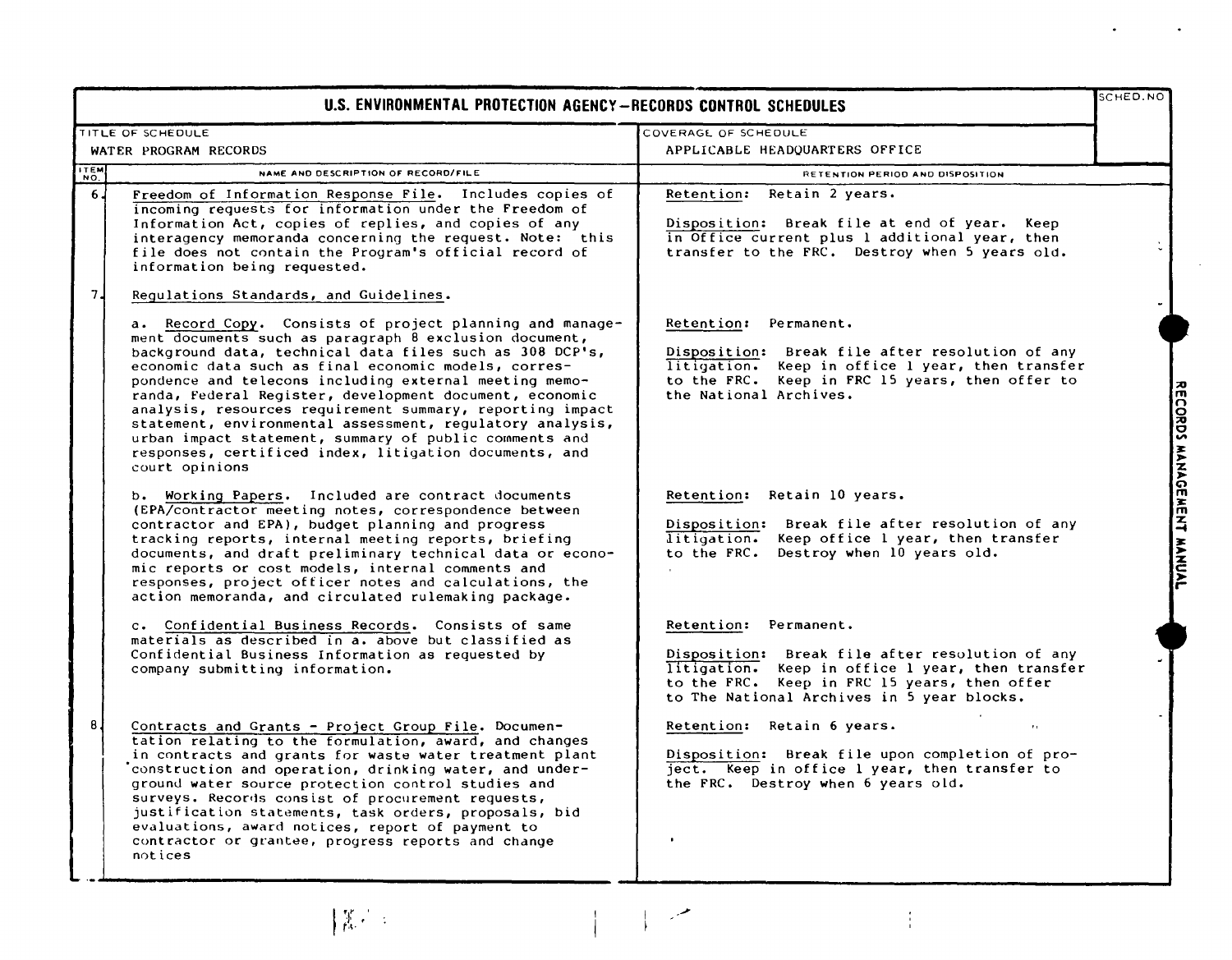| U.S. ENVIRONMENTAL PROTECTION AGENCY-RECORDS CONTROL SCHEDULES                                                                                                                                                                                                                                                                                                                                                                                                                                                                                                                             |                                                                                                                                                                                                                                                                                                                                                                                                                                                                                                                                                                     | SCHED.NO                            |
|--------------------------------------------------------------------------------------------------------------------------------------------------------------------------------------------------------------------------------------------------------------------------------------------------------------------------------------------------------------------------------------------------------------------------------------------------------------------------------------------------------------------------------------------------------------------------------------------|---------------------------------------------------------------------------------------------------------------------------------------------------------------------------------------------------------------------------------------------------------------------------------------------------------------------------------------------------------------------------------------------------------------------------------------------------------------------------------------------------------------------------------------------------------------------|-------------------------------------|
| <b>TITLE OF SCHEDULE</b>                                                                                                                                                                                                                                                                                                                                                                                                                                                                                                                                                                   | COVERAGE OF SCHEDULE                                                                                                                                                                                                                                                                                                                                                                                                                                                                                                                                                |                                     |
| WATER PROGRAM RECORDS                                                                                                                                                                                                                                                                                                                                                                                                                                                                                                                                                                      | APPLICABLE HEADQUARTERS OFFICE                                                                                                                                                                                                                                                                                                                                                                                                                                                                                                                                      |                                     |
| Гітем<br>NAME AND DESCRIPTION OF RECORD/FILE<br>NO.                                                                                                                                                                                                                                                                                                                                                                                                                                                                                                                                        | RETENTION PERIOD AND DISPOSITION                                                                                                                                                                                                                                                                                                                                                                                                                                                                                                                                    |                                     |
| Tinal Reports Resulting from Contractor, Grantee, Inter-<br>9.<br>and Intra-Agency Studies and Services. Final reports sub-<br>mitted by contractor, grantees, inter and intra-agency study<br>groups. Also, comments and evaluations by sponsoring group<br>and others.<br>10. Manuals, Handbooks, and Workshop Programs. Manuals, hand-<br>books, and workshops (scripts, slides, teaching guides, etc.<br>produced by EPA or contract group as teaching and training<br>aids and operation and maintenance guides for plan personnel                                                    | Retention:<br>a, Record or Master Copy.<br>Permanent.<br>b. Information Copies. As determined by user's<br>need.<br>Disposition:<br>when Record or Master Copy. Break file upon com-<br>pletion of project evaluations and comment period.<br>Keep in office Lyear, then transfer to the FRC.<br>Keep in FRC 20 years, then offer to the National<br>Archives.<br>b. Information Copies. Destroy when no tenger<br>$need$ .<br>Retention:<br>a. Record or Master Copy. Retain 10 years.<br>b. Information Copies. As determined by user's<br>needs.<br>Disposition: | <b>RECORDS</b><br>MANAGEMENT MANUAL |
| Sewer Moratoriums - Case Studies. A collection of docu-<br>11.<br>ments relating to the initiation and development of sewer<br>moratoriums. Records consist of narrative history, court<br>injunctions, newspaper clips, environmental impact studies,<br>fiscal studies, city growth plans, etc.<br>Land Use and Urban Growth File. Investigations relating to<br>12.<br>urban growth and land use planning. Records consist of in-<br>vestigation reports, city ordinance, newsletters, task force<br>report, 180 Notice, State regulations, report of legal<br>action by builders, etc. | Record or Master Copy. Break file upon termi-<br>nation of-program. Keep in office 1 year, then<br>transfer to the FRC. Destroy when 10 years old.<br>b. Information Copies. Destroy when no longer<br>$need$ .<br>Retention: Retain 5 years.<br>Disposition: Break file upon completion of study.<br>Keep in office 1 year, then transfer to the FRC.<br>Destroy when 5 years old.<br>Retention: Retain 5 years.<br>Disposition: Break file upon completion of study.<br>Keep in office 1 year, then transfer to the FRC.<br>Destroy when 5 years old.             |                                     |

 $\begin{picture}(130,10) \put(0,0){\vector(1,0){10}} \put(15,0){\vector(1,0){10}} \put(15,0){\vector(1,0){10}} \put(15,0){\vector(1,0){10}} \put(15,0){\vector(1,0){10}} \put(15,0){\vector(1,0){10}} \put(15,0){\vector(1,0){10}} \put(15,0){\vector(1,0){10}} \put(15,0){\vector(1,0){10}} \put(15,0){\vector(1,0){10}} \put(15,0){\vector(1,0){10}} \put(15,0){\vector($ 

 $\sim$   $\sim$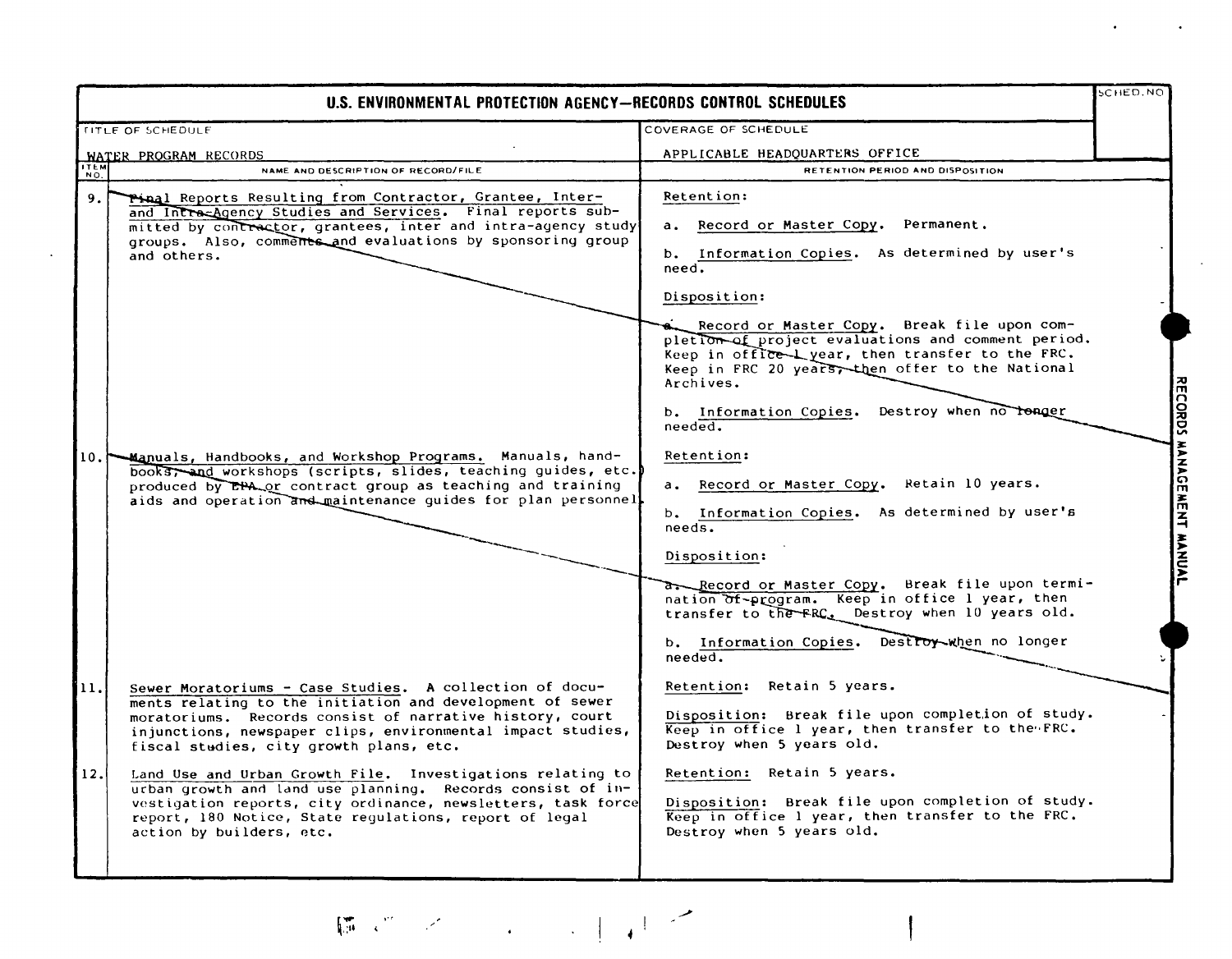|                 | U.S. ENVIRONMENTAL PROTECTION AGENCY-RECORDS CONTROL SCHEDULES                                                                                                                                                                                                                                                                                                                                                                                                                |                                                                                                                                                                                                     | SCHED NO                  |
|-----------------|-------------------------------------------------------------------------------------------------------------------------------------------------------------------------------------------------------------------------------------------------------------------------------------------------------------------------------------------------------------------------------------------------------------------------------------------------------------------------------|-----------------------------------------------------------------------------------------------------------------------------------------------------------------------------------------------------|---------------------------|
|                 | <b>TITLE OF SCHEDULL</b>                                                                                                                                                                                                                                                                                                                                                                                                                                                      | COVERAGE OF SCHEDULE                                                                                                                                                                                |                           |
|                 | WATER PROGRAM RECORDS                                                                                                                                                                                                                                                                                                                                                                                                                                                         | APPLICABLE HEADQUARTERS OFFICE                                                                                                                                                                      |                           |
| <b>TTEM</b>     | NAME AND DESCRIPTION OF RECORD/FILE                                                                                                                                                                                                                                                                                                                                                                                                                                           | RETENTION PERIOD AND DISPOSITION                                                                                                                                                                    |                           |
| 13.             | School Training Grant File. Request for, review of, and<br>action on greats to schools to set up and teach environ-<br>mental courses (i.e., wastewater treatment plant operation).<br>Records consist of training grant applications, budget<br>justifications, biographies of teachers, grant award<br>notices, site visit reports, grant agreements, termina-<br>tion and closing statements, and reports of expenditures.                                                 | Retention: Retain 5 years.<br>Disposition: Break file upon termination of<br>urant. Keep in office 1 year, then transfer<br>to the FRC. Destroy-when 5 years old.                                   |                           |
| 14 J            | <b>Fellowship Folders.</b> Contains data pertaining to the<br>nomination, review and award of grants to students for<br>advanced training in environmental subjects at the.<br>university level. Records consist of Fellowship Appli-<br>cant Qualifications Inquiry (EPA 5770-4), student<br>transcripts, fellowship applications, notices of award,<br>grant funding orders.                                                                                                | Retention: Retain 5 years.<br>Disposition: Break file upon termination of<br>Fellowship award. Keep in office 1 year, then<br>transfer to the FRC. Destroy when 5-years old.                        |                           |
| 15.             | Section 104(g)(1) On the Job and Waste Treatment Works<br>Personnel Training Grants. Grants to city and private<br>waterworks, waste treatment plants, and technical schools<br>to train operating and maintenance personnel. Records<br>consist of applications for training awards, training<br>proposals, award notices progress and compliance reports,<br>trainee personnel data, and vouchers.                                                                          | Retention: Retain 5 years.<br>Disposition: Break file upon termination of<br>grant. Keep in office 1 year, then transfer to<br>the FRC. Destroy when 5 years old.                                   | RECORDS MANAGEMENT MANUAL |
| 16J             | Crant_Guidance Memorandums - Municipal Waste Water<br>Treatment. Policy statements relative to the award and<br>administration of waste water treatment grants-numerically<br>arranged by issue number.                                                                                                                                                                                                                                                                       | Retention: Permanent.<br>Disposition: Break file upon completion of waste<br>water treatment grant program and transfer to the<br>FRC. Keep in FRC 5 years, then offer to the<br>National Archives. |                           |
| 17 <sub>1</sub> | Project Management Waste Water Treatment Construction Grant<br>Program. Central office surveillance and control of<br>regional administration of construction grant programs.<br>Records consist of regional office work plans, report on<br>management of funds, report on regional manpower buildup,<br>fund obligation - status and goal, monthly status reports,<br>regional responses to questions and requests for information,<br>obligation goals and outlay targets. | Retention: Retain 10 years.<br>Disposition: Break file at end of year. Keep<br>in office 5 years, then transfer to the FRC.<br>Destroy When +0-years old.<br>$\mathbf{r}_1$                         |                           |

 $\mathcal{L}(\mathcal{L}(\mathcal{L}))$  . The set of  $\mathcal{L}(\mathcal{L})$  and  $\mathcal{L}(\mathcal{L})$ 

 $\mathbf{I}$  .

 $\mathcal{L}^{\text{max}}_{\text{max}}$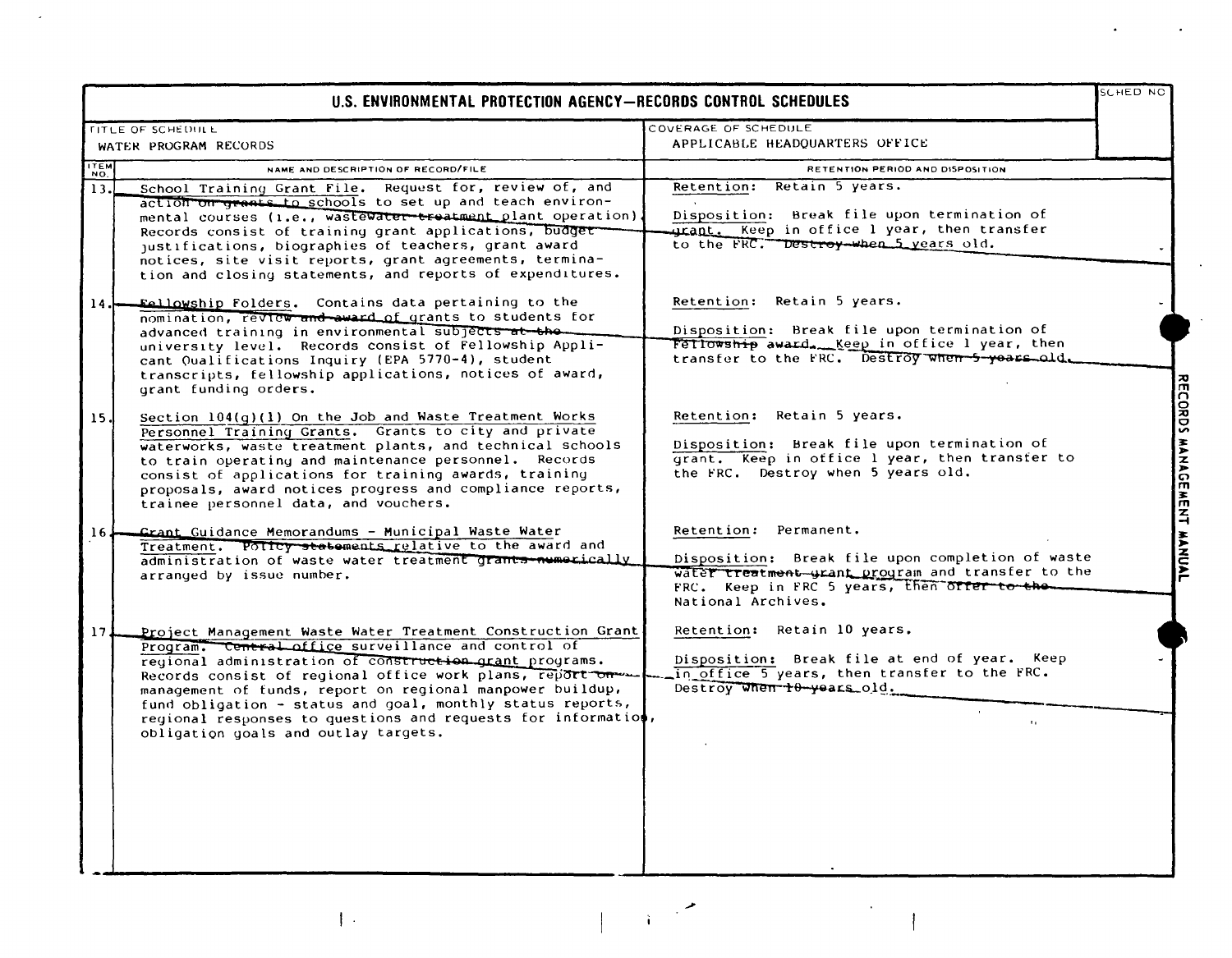|             | U.S. ENVIRONMENTAL PROTECTION AGENCY-RECORDS CONTROL SCHEDULES                                                                                                                                                                                                                                                                                                                                                                                                                                                                                                                                                       |                                                                                                                                                                                                                                                                                                                                                                                                                                                                                                                                                                                                                                                                                                                                               |                           |
|-------------|----------------------------------------------------------------------------------------------------------------------------------------------------------------------------------------------------------------------------------------------------------------------------------------------------------------------------------------------------------------------------------------------------------------------------------------------------------------------------------------------------------------------------------------------------------------------------------------------------------------------|-----------------------------------------------------------------------------------------------------------------------------------------------------------------------------------------------------------------------------------------------------------------------------------------------------------------------------------------------------------------------------------------------------------------------------------------------------------------------------------------------------------------------------------------------------------------------------------------------------------------------------------------------------------------------------------------------------------------------------------------------|---------------------------|
|             | <b>T'TLE OF SCHEDULE</b>                                                                                                                                                                                                                                                                                                                                                                                                                                                                                                                                                                                             | COVERAGE OF SCHEDULE                                                                                                                                                                                                                                                                                                                                                                                                                                                                                                                                                                                                                                                                                                                          |                           |
|             | WATER PROGRAM RECORDS                                                                                                                                                                                                                                                                                                                                                                                                                                                                                                                                                                                                | APPLICABLE HEADQUARTER OFFICE                                                                                                                                                                                                                                                                                                                                                                                                                                                                                                                                                                                                                                                                                                                 |                           |
| <b>TTEM</b> | NAME AND DESCRIPTION OF RECORD/FILE                                                                                                                                                                                                                                                                                                                                                                                                                                                                                                                                                                                  | RETENTION PERIOD AND DISPOSITION                                                                                                                                                                                                                                                                                                                                                                                                                                                                                                                                                                                                                                                                                                              |                           |
| 18.<br>19.  | Needs Survey Program File - Waste Treatment Plants. Docu-<br>mentation covering the design to the conduct of the Needs<br>Survey. Records consist of contracts for assistance, pilot<br>study, development of questionnaires, procedures for con-<br>duct of survey, weekly status reports, analysis of results,<br>allocation formula, and final report to Congress.<br>Needs Survey Questionnaires. Completed questionnaires con-<br>taining data relative to the existence of and requirements<br>Tor severs and waste water treatment plants in the munici-<br>palities and countries of states and territories. | Retention:<br>a. Final Report. Permanent.<br>b. Other Records. Retain 10 years.<br>Disposition:<br>a. Final Report. Break file upon completion of<br>study. Keep in office 1 year, then transfer to<br>the FRC. Keep in FRC 20 years, then offer to<br>the National Archives in 6 year blocks.<br>b. Other Records. Break file at end of 2 years.<br>Keep in office 2 years, then transfer to the FRC.<br>Destroy when 10 years old.<br>Retention:<br>a. Paper Records. Retain 2 years.<br>b. Data Tapes.<br>Permanent.<br>Disposition:<br>Paper Records. Break file upon transfer of<br>data to tape. Keep in office 2 years, then<br>destrov.<br>b. Data Tapes. Break file upon completion of<br>study or activity. Keep tapes 1 year, then | RECORDS MANAGEMENT MANUAL |
| 20.1        | FPA Municipal Waste Water Treatment Project Projections -<br>Obligations by State Under Phr-92-500. Computer produced<br>report of money obligation for waste water treatment plants.                                                                                                                                                                                                                                                                                                                                                                                                                                | offer to the National Archives.<br>Retention: Permanent.<br>Disposition: Break file upon receipt of current<br>edition. Keep in office until receipt of three.<br>later editions, then transfer to the FRC. Keep<br>in FRC 20 years, then offer to the National<br>Archives.                                                                                                                                                                                                                                                                                                                                                                                                                                                                  |                           |
| 21.         | State Priority List - Municipal Waste Water Grant<br>Information and Control System by Region. Computer produced<br>report of projects in priority order within state and remom-                                                                                                                                                                                                                                                                                                                                                                                                                                     | Retention: Current year plus five prior editions.<br>Disposition: LBreak_file upon receipt of current<br>edition. Keep in office until receipt of five-<br>later editions, then destroy.                                                                                                                                                                                                                                                                                                                                                                                                                                                                                                                                                      |                           |

 $\sim 10^7$ 



 $\cdot$ 

 $\epsilon$ 

 $\langle \cdot \rangle$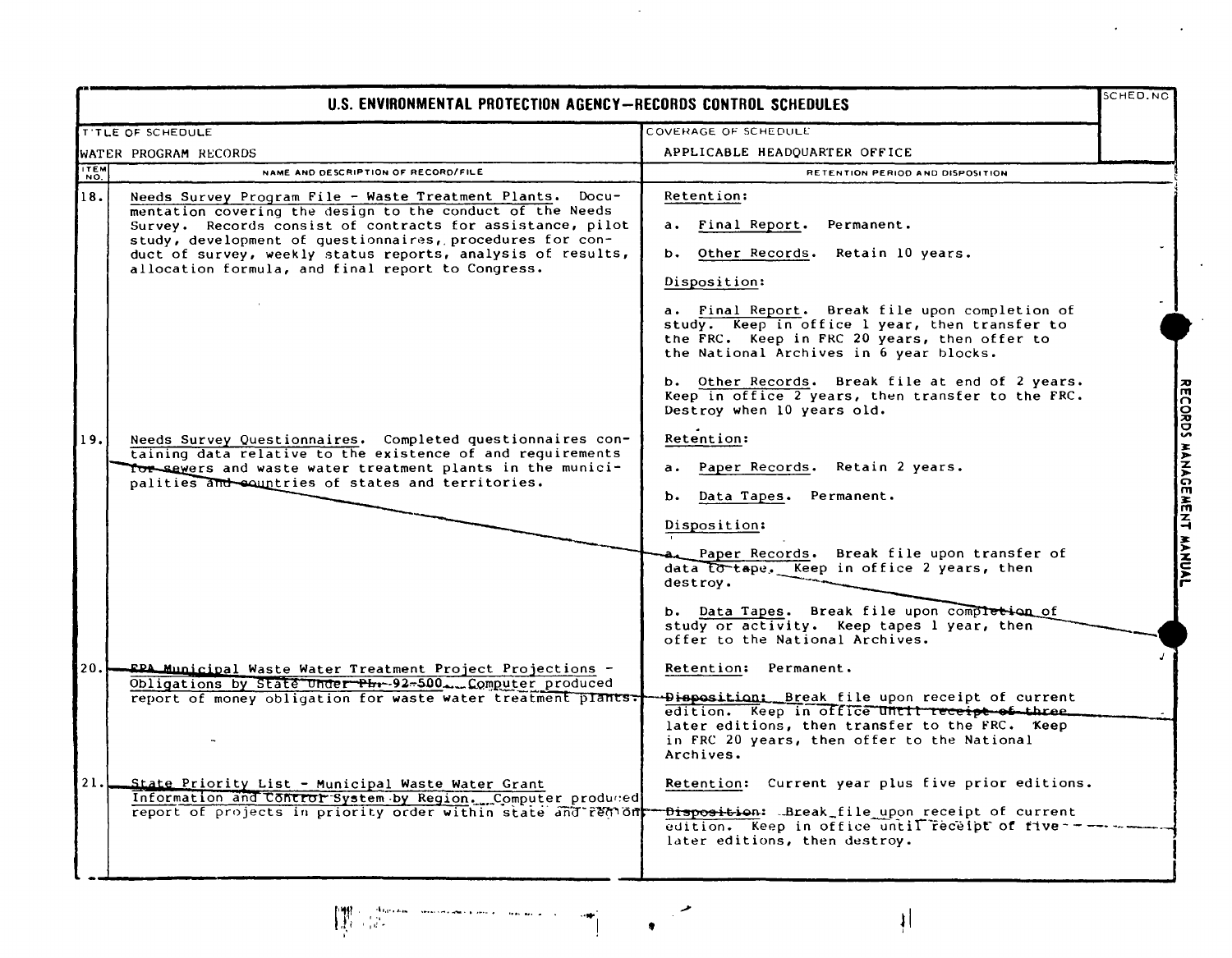|                    | U.S. ENVIRONMENTAL PROTECTION AGENCY-RECORDS CONTROL SCHEDULES                                                                                                                                                                                                                                                                                                                                                                 |                                                                                                                                                                                                                                                                                                                                    | <b>SCHED.NO</b>   |
|--------------------|--------------------------------------------------------------------------------------------------------------------------------------------------------------------------------------------------------------------------------------------------------------------------------------------------------------------------------------------------------------------------------------------------------------------------------|------------------------------------------------------------------------------------------------------------------------------------------------------------------------------------------------------------------------------------------------------------------------------------------------------------------------------------|-------------------|
|                    | TITLE OF SCHEDULE                                                                                                                                                                                                                                                                                                                                                                                                              | COVERAGE OF SCHEDULE                                                                                                                                                                                                                                                                                                               |                   |
|                    | WATER PROGRAM RECORDS                                                                                                                                                                                                                                                                                                                                                                                                          | APPLICALBE HEADQUARTERS OFFICE                                                                                                                                                                                                                                                                                                     |                   |
| <b>TTEM</b><br>NO. | NAME AND DESCRIPTION OF RECORD/FILE                                                                                                                                                                                                                                                                                                                                                                                            | RETENTION PERIOD AND DISPOSITION                                                                                                                                                                                                                                                                                                   |                   |
| 22.                | Hand produced<br>Obligation and Outlay Status and Projections.<br>report for a ten year status.                                                                                                                                                                                                                                                                                                                                | Retention: Current year plus ten prior editions.<br>Disposition: Break file upon receipt of current<br>edition. Keep in office until receipt of ten<br>later editions, then destroy.                                                                                                                                               |                   |
| 23.                | Biannual Report of Construction Cost Indices for Waste<br>Water Treatment Plants. Computer produced report of labor<br>and material cost indices. Used for estimating construc-<br>tion costs and making cost analysis and comparison studies                                                                                                                                                                                  | Retention:<br>a. Biannual. Retain all years.<br>b. Year-end. Retain all years.<br>Dispostion:<br>a. Biannual. Break file when report is com-<br>pleted. Keep in office until no longer needed,<br>then destroy.<br>b. Year-end. Break file when report is comp-<br>pleted. Keep in office until no longer needed,<br>then destroy. | COND<br>MANAGEME  |
| 24.                | Federal Facility Pollution Control Project Status File.<br>Documentation pertains to the actions by governmental<br>agencies to hring Federal facilities into compliance<br>with Executive Order 11752 and OMB Circular A-106.<br>Records consist of correspondence with participating<br>units, proposed project reports, annual progress re-<br>port by installation, and special reports on pollution<br>control practices. | Retention: Retain 10 years.<br>Disposition: Break file at end of 2 years. Keep<br>in office 2 years, then transfer to the FRC.<br>Destroy when 10 years old.                                                                                                                                                                       | Ë<br><b>MANAA</b> |
| 25.                | Five Liner Report - OMB. Circular A-106 - Budget Data.<br>A computer produced summary listing active and inactive<br>projects. Report gives name and location of project-and --<br>amount budgeted and funded by year.                                                                                                                                                                                                         | Retention: Retain 10 years.<br>Disposition: Break file upon receipt of report.<br>Keep in office 10 years, then destroy.                                                                                                                                                                                                           |                   |
| 26.                | Actual and Proposed NPDES Permits Report. A computer<br>produced report giving permit number, agency, facility<br>location, and project date.                                                                                                                                                                                                                                                                                  | Retention: Retain 10 years.<br>Disposition: Break file upon receipt or report.<br>Keep in office 10 years, then destroy.                                                                                                                                                                                                           |                   |
| 27.                | Pollution Abatement Needs at Federal Agencies Report. An<br>EPA report-to-the Office of Management and Budget summari-<br>zing and recommending projects for funding.                                                                                                                                                                                                                                                          | Retention: Retain 15 years.<br>Disposition: Break file upon completion of<br>report. Keep in office 15 years, then-destroy.                                                                                                                                                                                                        |                   |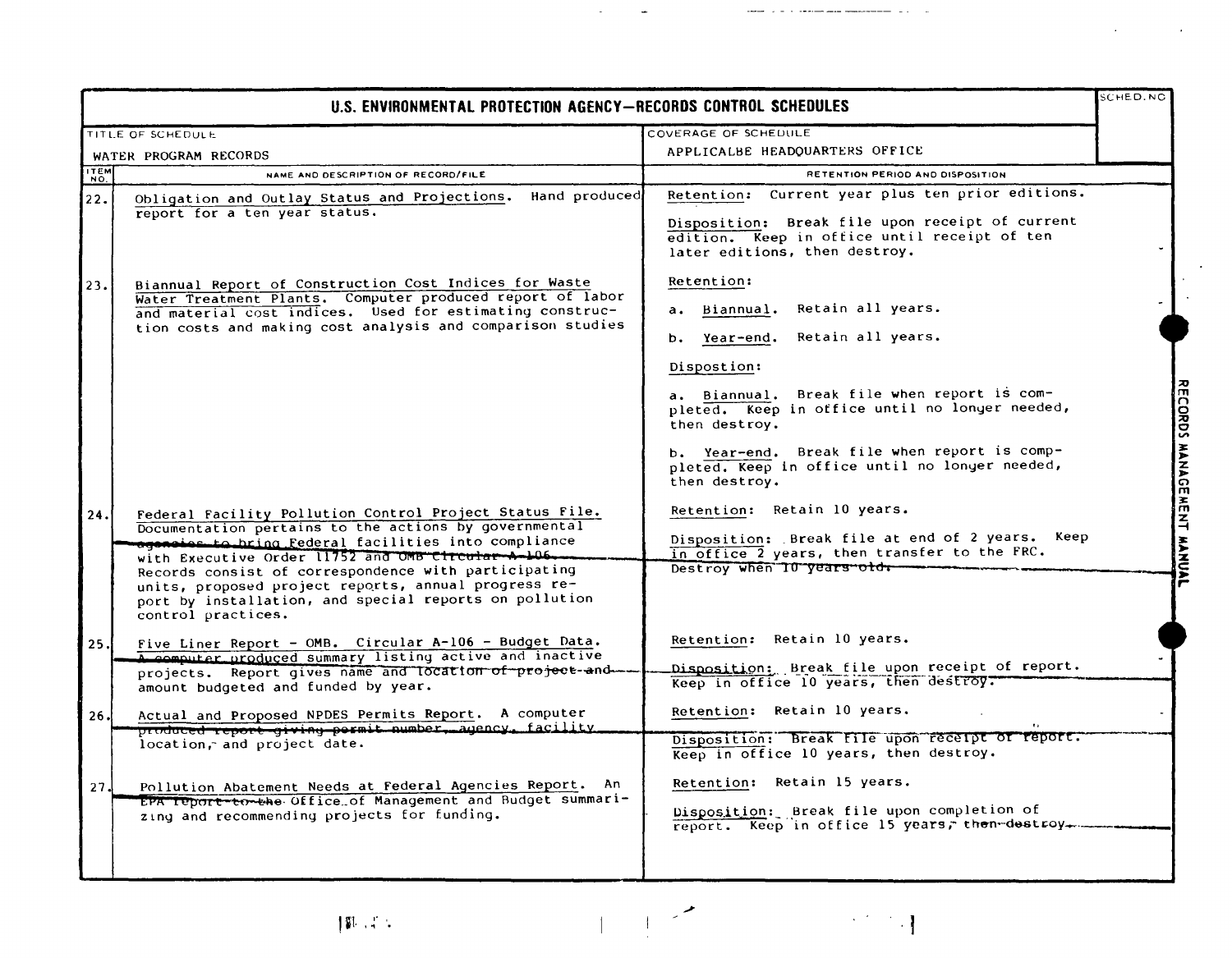|      | U.S. ENVIRONMENTAL PROTECTION AGENCY-RECORDS CONTROL SCHEDULES                                                                                                                                                                                                                                                                                                                                                                         |                                                                                                                                                                                                                                                                                                                                                                                                              | <b>SCHED.NO.</b>                                      |
|------|----------------------------------------------------------------------------------------------------------------------------------------------------------------------------------------------------------------------------------------------------------------------------------------------------------------------------------------------------------------------------------------------------------------------------------------|--------------------------------------------------------------------------------------------------------------------------------------------------------------------------------------------------------------------------------------------------------------------------------------------------------------------------------------------------------------------------------------------------------------|-------------------------------------------------------|
|      | TITLE OF SCHEDULE                                                                                                                                                                                                                                                                                                                                                                                                                      | COVERAGE OF SCHEDULE                                                                                                                                                                                                                                                                                                                                                                                         |                                                       |
|      | WATER PROGRAM RECORDS                                                                                                                                                                                                                                                                                                                                                                                                                  | APPLICABLE HEADQUARTERS OFFICE                                                                                                                                                                                                                                                                                                                                                                               |                                                       |
| ITEM | NAME AND DESCRIPTION OF RECORD/FILE                                                                                                                                                                                                                                                                                                                                                                                                    | RETENTION PERIOD AND DISPOSITION                                                                                                                                                                                                                                                                                                                                                                             |                                                       |
| 28.  | State Pollution Discharge Requirements Placed on Federal<br>Rgeneios File. A collection of documents relating to<br>Federal agency conformity to State pollution regulations.<br>Records consist of State handbooks, agency plans to meet.<br>State requirements, minutes of meetings with State repre-<br>sentatives, copy of State regulations, newsclips, corre-<br>spondence between agencies and States.                          | Retention: Retain 10 years.<br>Disposition: Break file at end of 2 years. Keep<br>in office 10 years, then destroy.                                                                                                                                                                                                                                                                                          |                                                       |
| 29.  | Environmental Impact Statements. Covers activities re-<br>lated to environmental impact statement needs, require-<br>ments, development and appraisal. Records consist of<br>environmental impact statements, appraisals, hearing<br>transcripts, minutes of State Control Board meetings,<br>newsclips, etc.                                                                                                                          | Retention: Retain 5 years.<br>Disposition: Break file upon completion of re-<br>view. Keep in office 1 year, then transfer to<br>the FRC. Destroy when 5 years old.                                                                                                                                                                                                                                          |                                                       |
| 30.  | Intergovernmental Activities File. Data relating to inter-<br>action with State and local governments, foreign govern-<br>ments, international organizations, Federal agencies, and<br>other branches of the Federal Government. Records consist<br>of cooperative agreements, work plans, copies of proposed<br>and existing laws, copies of Executive Orders, program<br>development reports, trip reports, memo and correspondence. | Retention: Retain 6 years.<br>Disposition: Break file at end of 4 years. Keep                                                                                                                                                                                                                                                                                                                                | $\overline{\frac{25}{5}}$<br><b>HANAG</b><br>ГП,<br>옺 |
| 31.  | Personal Reference Collections: Collections of technical<br>and related reference documents and printed material<br>meintained by individual staff members for personal use.<br>Records consist of articles from professional journals,<br>information copies of technical reports, copies of<br>authored and received memos and correspondence, photos,<br>maps, handbooks, etc.                                                      | Retention: See disposition below.<br>Disposition: Break file upon termination of<br>transfer of owner staff member. Review file and<br>remove any records of value to the Agency. Offer<br>file to departing staff member. If offer re=<br>jected, keep in office 1 month, then destroy.                                                                                                                     | $\mathbf{z}$                                          |
| 32.  | Final Reports and Evaluations on Contracts, Grants, and<br>In-house and Interagency Studies and Surveys. Final<br>reports on studies and surveys sponsored or performed by<br>Water Protection Branch and evaluations of these studies<br>and surveys.                                                                                                                                                                                 | Retention:<br>Record Copy. Permanent.<br>$a_{\bullet}$<br>b. Information Copies. As determined by user's<br>$need$ s.<br>$\mathbf{r}$ .<br>Disposition.<br>a. Record Copy. Break file upon complession of<br>project or summary. Keep in office I year, then<br>transfer to the FRC. Keep in FRC 20 years, then<br>offer to the National Archives.<br>b. Information Copies. Destroy when no longer<br>used. |                                                       |

 $F^{\dagger}$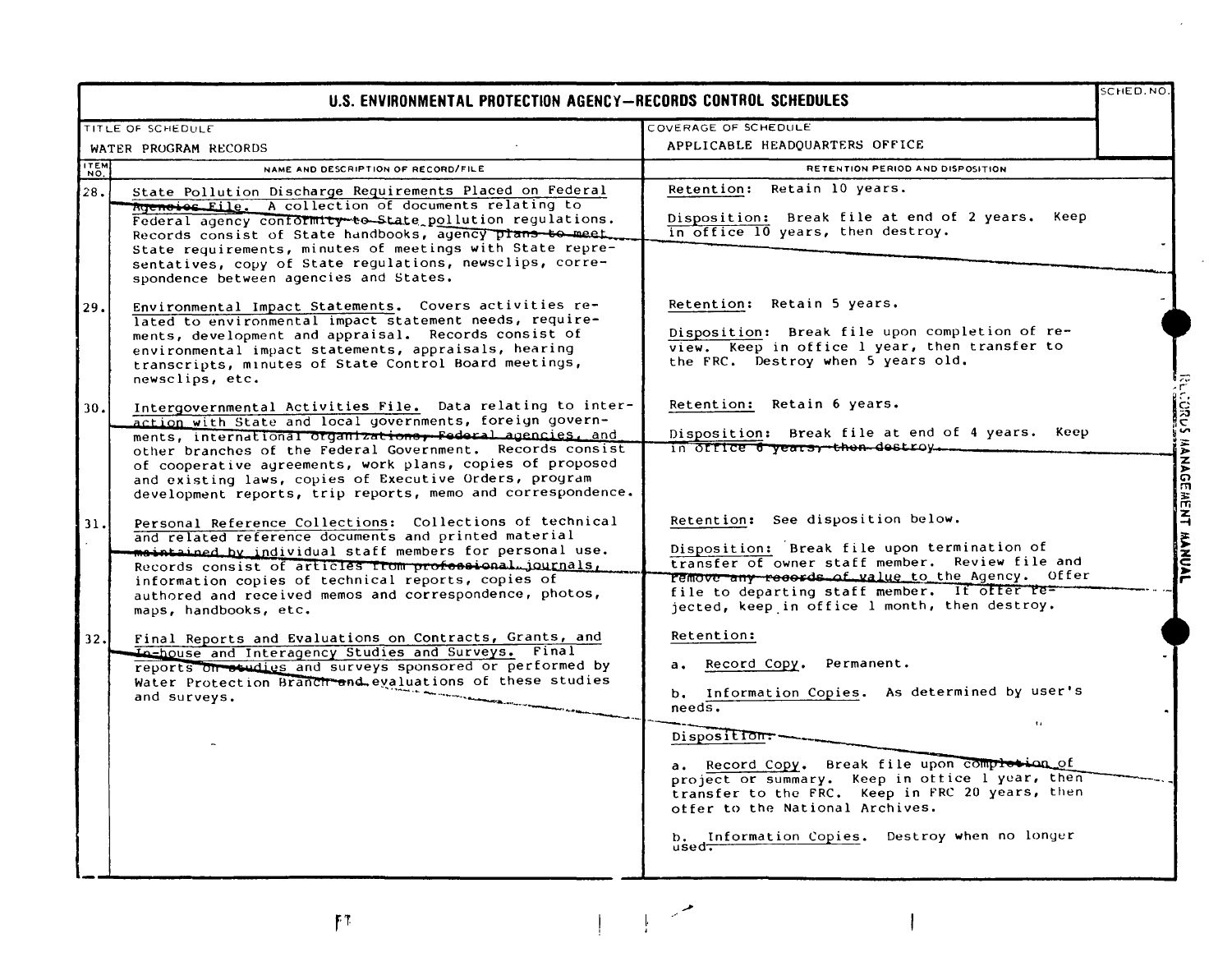|                    | U.S. ENVIRONMENTAL PROTECTION AGENCY-RECORDS CONTROL SCHEDULES                                                                                                                                                                                                                                                                                                                                                                                                                                        |                                                                                                                                                                                                                                                                                                                   | SCHED.NO                  |
|--------------------|-------------------------------------------------------------------------------------------------------------------------------------------------------------------------------------------------------------------------------------------------------------------------------------------------------------------------------------------------------------------------------------------------------------------------------------------------------------------------------------------------------|-------------------------------------------------------------------------------------------------------------------------------------------------------------------------------------------------------------------------------------------------------------------------------------------------------------------|---------------------------|
|                    | TITLE OF SCHEDULE                                                                                                                                                                                                                                                                                                                                                                                                                                                                                     | COVERAGE OF SCHEDULE                                                                                                                                                                                                                                                                                              |                           |
|                    | WATER PROGRAM RECORDS                                                                                                                                                                                                                                                                                                                                                                                                                                                                                 | APPLICABLE HEADQUARTERS OFFICE                                                                                                                                                                                                                                                                                    |                           |
| <b>ITEM</b><br>NO. | NAME AND DESCRIPTION OF RECORD/FILE                                                                                                                                                                                                                                                                                                                                                                                                                                                                   | RETENTION PERIOD AND DISPOSITION                                                                                                                                                                                                                                                                                  |                           |
| þз.                | Accident and Incident Summary Reports. Brief summary re-<br>ports on accidents and incidents which result in or are<br>brought about by water contamination.                                                                                                                                                                                                                                                                                                                                          | Retention: Retain 5 years.<br>Disposition: Break file at end of year. Keep<br>in office 5 years, then destroy.                                                                                                                                                                                                    |                           |
| 54.                | Federal Underground Injection Control and Reporting System<br>(FÜRS) Printouts. Printout includes information and an<br>inventory of Class I, II, III, IV, and V injection Wells.                                                                                                                                                                                                                                                                                                                     | Retention: Retain 5 years.<br>Disposition: Break file when printout is updated.<br>Keep in office 5 years, then destroy.                                                                                                                                                                                          |                           |
| 35.                | National Drinking Water Advisory Council. Documents re-<br>lating to the development of policies on drinking water<br>quality and hygiene. Records consist of membership lists,<br>agendas, minutes of meetings, etc.                                                                                                                                                                                                                                                                                 | Retention: Permanent.<br>Disposition: Break file upon termination of<br>committee. Keep in office 1 year, then transfer<br>to the FRC. Keep in FRC 19 years, then offer<br>to the National Archives.                                                                                                              |                           |
| 36.                | Committee of Ten - State-Federal Water Program Advisory<br><b>Committee (SFWPAC) File.</b> Documents relating to the working<br>group for the implementation of 1972 amendments to the<br>Federal Water Pollution Act (i.e., coordinating rederal-<br>State programs and developing formula for allocation of<br>Water Program Grants). Committee name changed to SFWPAC.<br>Records consist of membership lists, agenda, minutes of<br>meetings, etc.                                                | Retention: Permanent.<br>Disposition: Break file upon termination of<br>committee. Keep in office 1 year, then transfer<br>to the FRC: Keep in FRC 19 years, then offer<br>to the National Archives.                                                                                                              | RECORDS MANAGEMENT MANUAL |
| 37.                | State Water Standards Files. File contain documents per-<br>taining to the development and implementation of Water<br>Standards by States and Territories in accordance with<br>Section 303(a) of the Eederal Water Pollution Control<br>Act. Records consist of inter and interactate standards<br>change request, Attorney General (States) enforcement<br>certifications, EPA approvals, notices of proposed and<br>final rulemaking for publication in Federal Register,<br>newspaper clips, etc. | <b>Retention:</b><br>Initial Development (1965 - 1974).<br>Permanent.<br>b. Continuation $(1975 - Forward)$ . Retain 10<br>years.<br>Disposition:<br>a. Initial Development (1965 - 1974). Break<br>file at end of 1974 and transfer to the FRC.<br>Keep in FRC 20 years, then offer to the National<br>Archives. |                           |

 $\hat{\mathcal{A}}$ 

 $\ddot{\phantom{0}}$ 

والمستعلم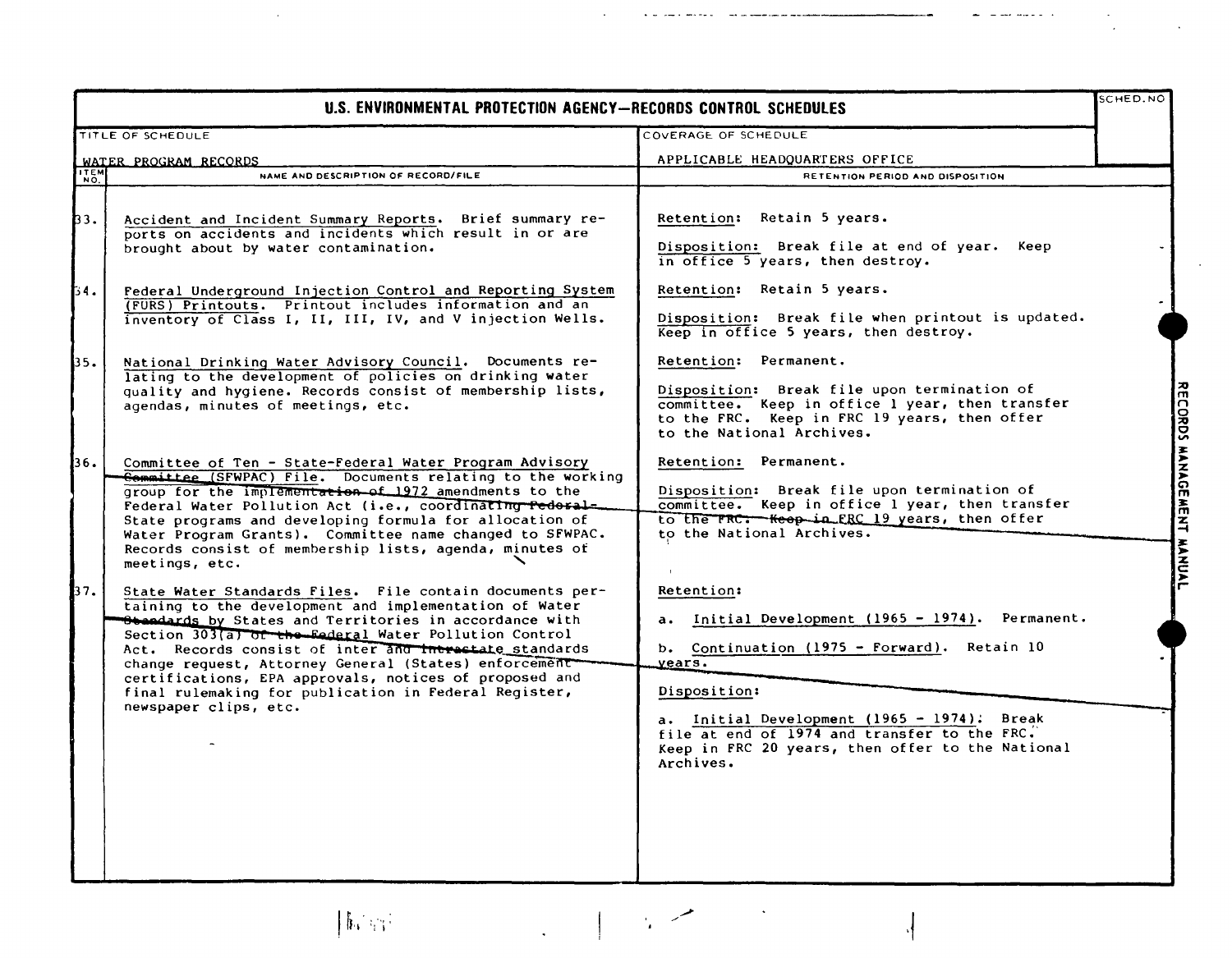|            | U.S. ENVIRONMENTAL PROTECTION AGENCY- RECORDS CONTROL SCHEDULES                                                                                                                                                                                                                                                                                                                                                                                                                                                                          |                                                                                                                                                                                                                                                                                                                                    | SCHED.NO |
|------------|------------------------------------------------------------------------------------------------------------------------------------------------------------------------------------------------------------------------------------------------------------------------------------------------------------------------------------------------------------------------------------------------------------------------------------------------------------------------------------------------------------------------------------------|------------------------------------------------------------------------------------------------------------------------------------------------------------------------------------------------------------------------------------------------------------------------------------------------------------------------------------|----------|
|            | TITLE OF SCHEDULE<br>WATER PROGRAM RECORDS                                                                                                                                                                                                                                                                                                                                                                                                                                                                                               | COVERAGE OF SCHEDULE<br>APPLICABLE HEADQUARTERS OFFICE                                                                                                                                                                                                                                                                             |          |
| <b>HEM</b> | NAME AND DESCRIPTION OF RECORD/FILE                                                                                                                                                                                                                                                                                                                                                                                                                                                                                                      | RETENTION PERIOD AND DISPOSITION                                                                                                                                                                                                                                                                                                   |          |
| 38.        | State Water Standards History. Historical summary of the                                                                                                                                                                                                                                                                                                                                                                                                                                                                                 | b. Continuation (1975 - Forward). Break file at<br>end of 3 years. Keep in office I additional<br>year, then transfer to the FRC. Destroy when<br>10 years old.<br>Retention: Permanent.                                                                                                                                           |          |
|            | development and implementation of each State's and<br>Territory's standard prior to 1972.                                                                                                                                                                                                                                                                                                                                                                                                                                                | Dioposition:Break file at end of 1977 and<br>transfer to the FRC. Keep in the FRC 10 years;<br>then offer to the National Archives.                                                                                                                                                                                                |          |
| 39.        | Letters from State Governors on Development and Adoption<br>of Water Standards (1967-1971). Letters from State<br>Governors and EPA staff comments and briefing memos re-                                                                                                                                                                                                                                                                                                                                                                | Retention: Permanent.<br>Disposition: Break-file-at-end-of-1975-and-                                                                                                                                                                                                                                                               |          |
|            | garding the development and adoption of State Water<br>Standards.                                                                                                                                                                                                                                                                                                                                                                                                                                                                        | transfer to the FRC. Keep in the FRC 20 years,<br>then offer to the National Archives.                                                                                                                                                                                                                                             |          |
| 40.        | Areawide Waste Treatment Management "208" File. Contains<br>documents pertaining to the operation of the "208" program<br>including designation of "208" areas, award of grants, sub-<br>mission and approval of waste treatment management plans,<br>and implementation of pleas and monitoring of progress.<br>Records consist of letters and memos-to and from State and<br>local government officials, area group work plane, area<br>group membership lists, budget submittals, staffing<br>details, progress and status reporting. | Retention:<br>a. Initial Development (1971 - 1980). Permanent.<br>b. Continuation (1981 - Forward). Retain 10<br>years.<br>Disposition:<br>a. Initial Development (1971 - 1980). Break<br>file at end of 1980. Keep in office year,<br>then transfer to the FRC. Keep in the FRC 19<br>years, then offer to the National Archives. |          |
| 41.        | Biannual National Water Quality Inventory 305 Report to<br>Congress. Report to Congress of a systematic inventory of<br>the water quality in the U.S. Report made in cooperation<br>with regions and states.                                                                                                                                                                                                                                                                                                                             | b. Continuation (1981 - Forward). Break file<br>at end of 2 years. Keep in office 2 years, then<br>transfer to the FRC. Destroy when 10 years old.<br>Retention:<br>a. Record Copy. Permanent.<br>b. Information Copies. Retain 1 year.                                                                                            |          |
|            |                                                                                                                                                                                                                                                                                                                                                                                                                                                                                                                                          |                                                                                                                                                                                                                                                                                                                                    |          |

 $\label{eq:1} \prod_{i=1}^{n-1} \frac{1}{\sqrt{2}} \leq \frac{1}{\sqrt{2}}.$ 

 $\frac{1}{2}$ 

 $\hat{\mathcal{A}}$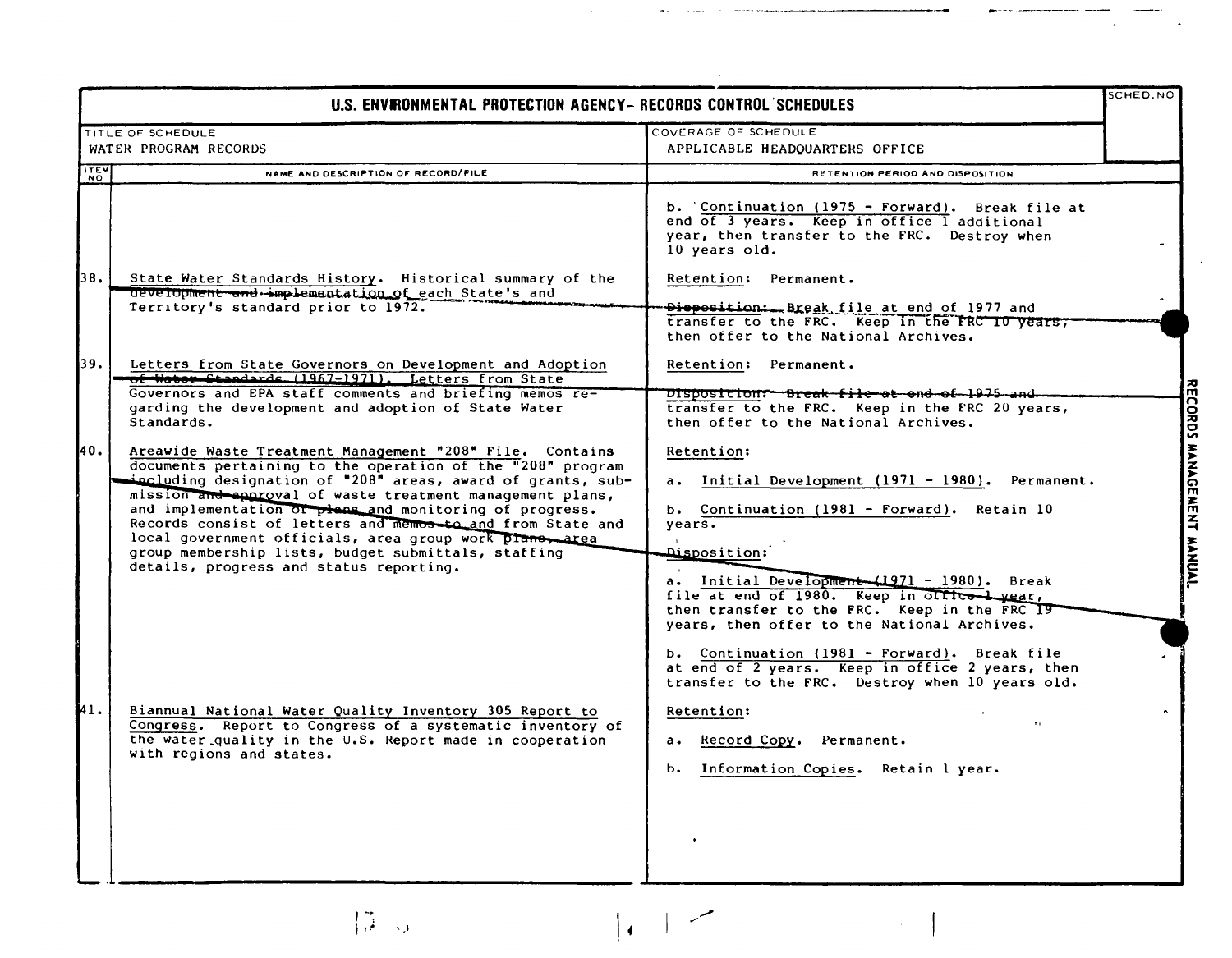| U.S. ENVIRONMENTAL PROTECTION AGENCY-RECORDS CONTROL SCHEDULES                                                                                                                                                                                                                                                                                                                                                                     |                                                                                                                                                                                                                                                                                                                                                                                                                                                                                                                                                                                                                                                                                                                                                                                                                                                                                                                                                                                                                                                                                   | SCHED.NO                                                                           |
|------------------------------------------------------------------------------------------------------------------------------------------------------------------------------------------------------------------------------------------------------------------------------------------------------------------------------------------------------------------------------------------------------------------------------------|-----------------------------------------------------------------------------------------------------------------------------------------------------------------------------------------------------------------------------------------------------------------------------------------------------------------------------------------------------------------------------------------------------------------------------------------------------------------------------------------------------------------------------------------------------------------------------------------------------------------------------------------------------------------------------------------------------------------------------------------------------------------------------------------------------------------------------------------------------------------------------------------------------------------------------------------------------------------------------------------------------------------------------------------------------------------------------------|------------------------------------------------------------------------------------|
| TITLE OF SCHEDULE                                                                                                                                                                                                                                                                                                                                                                                                                  | COVERAGE OF SCHEDULE                                                                                                                                                                                                                                                                                                                                                                                                                                                                                                                                                                                                                                                                                                                                                                                                                                                                                                                                                                                                                                                              |                                                                                    |
| WATER PROGRAM RECORDS                                                                                                                                                                                                                                                                                                                                                                                                              | APPLICABLE HEADQUARTERS OFFICE                                                                                                                                                                                                                                                                                                                                                                                                                                                                                                                                                                                                                                                                                                                                                                                                                                                                                                                                                                                                                                                    |                                                                                    |
| <b>TEM</b><br>NAME AND DESCRIPTION OF RECORD/FILE                                                                                                                                                                                                                                                                                                                                                                                  | RETENTION PERIOD AND DISPOSITION                                                                                                                                                                                                                                                                                                                                                                                                                                                                                                                                                                                                                                                                                                                                                                                                                                                                                                                                                                                                                                                  |                                                                                    |
| 42.<br>Master Maps - Automap System. Maps (U.S. Geological<br>Survey Maps) containing hand coded data for digitization<br>and depicting STORET basin boundaries and codes, sampling<br>and flow stations, navigational and estuarine zones,<br>standard use sene and applicable use.<br>حصه<br>Automap System Handbook. Handbook describing the purpose,<br>user and operation of the automap system used in the Water<br>Program. | Disposition:<br>a. Record Copy. Break file upon submission of<br>report to Congress. Keep in office 10 years,<br>then offer report to the National Archives in<br>5 year blocks.<br>b. Information Copies. Destroy when I year old<br>or sooner if no longer needed.<br>Retention:<br>a. Original Hand Coded Maps. Retain 2 months.<br>b. Microfilm Aperture Card File. Retain 20<br>years.<br>Disposition:<br>a. Original Hand Coded Maps: - Break file upon<br>termination of system. Keep in office 2 months,<br>then destroy.<br>b. Microfilm Aperture Card File. Break file<br>upon termination of system. Keep in office 2<br>months, then transfer to the FRC. Destroy when<br>20 years old.<br>Retention:<br>Record Copy.<br>Permanent.<br>а.<br>Information Copies. Retain 1 year.<br>b.<br>Disposition:<br>Record Copy. Break file upon termination of<br>system. Keep in office 1 year, then transfer to<br>the FRC. Keep in FRC 20 years, then offer to the<br>National Archives.<br>b. Information Copies. Destroy when I year old<br>or sooner if no longer needed. | <b>RECORDS</b><br><b>MANAGE</b><br>$\frac{2}{m}$<br>$\overline{4}$<br><b>HANNL</b> |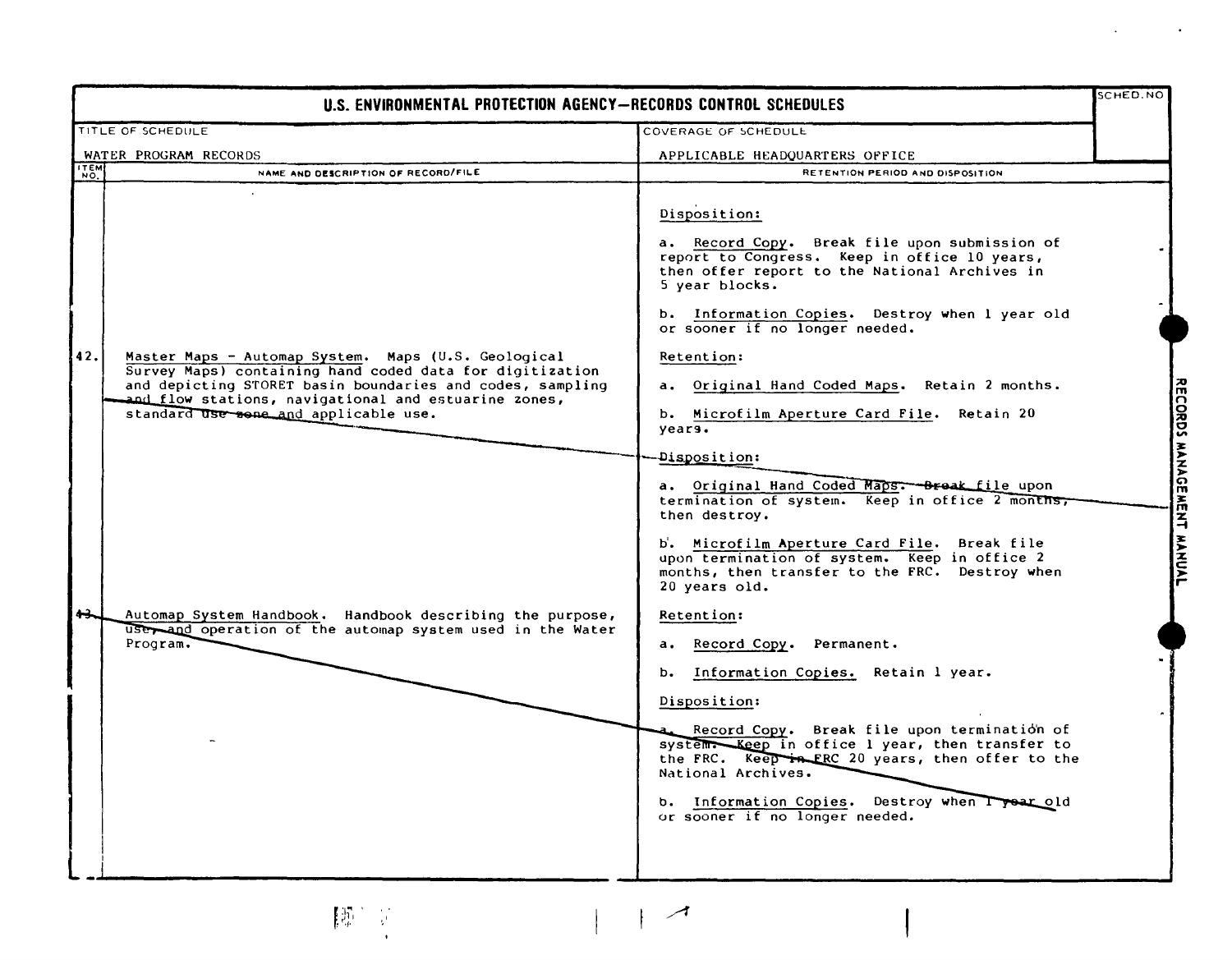|      | U.S. ENVIRONMENTAL PROTECTION AGENCY-RECORDS CONTROL SCHEDULES                                                                                                                                                                                                                                                                                                                                                                                     |                                                                                                                                                                                                                                                                                                                           | SCHED, NO                 |
|------|----------------------------------------------------------------------------------------------------------------------------------------------------------------------------------------------------------------------------------------------------------------------------------------------------------------------------------------------------------------------------------------------------------------------------------------------------|---------------------------------------------------------------------------------------------------------------------------------------------------------------------------------------------------------------------------------------------------------------------------------------------------------------------------|---------------------------|
|      | TITLE OF SCHEDULE                                                                                                                                                                                                                                                                                                                                                                                                                                  | COVERAGE OF SCHEDULE                                                                                                                                                                                                                                                                                                      |                           |
|      | WATER PROGRAM RECORDS                                                                                                                                                                                                                                                                                                                                                                                                                              | APPLICABLE HEADQUARTERS OFFICE                                                                                                                                                                                                                                                                                            |                           |
| TTEM | NAME AND DESCRIPTION OF RECORD/FILE                                                                                                                                                                                                                                                                                                                                                                                                                | RETENTION PERIOD AND DISPOSITION                                                                                                                                                                                                                                                                                          |                           |
| 44.  | Master City File Directory Program. A combination of card<br>images on tape, 5 X R index cards, and computer printouts<br>providing such information as the county, congressional<br>district, SMSA, water basin latitude and longitude, study<br>category for each city listed in the directory.                                                                                                                                                  | Retention: Retain 1 year.<br>Disposition: Break file upon termination of<br>program: Reep in office I year, then destroy.                                                                                                                                                                                                 |                           |
| 45.  | Daily F.W. Dodge Reports (Contract Award Notices). A com-<br>mercial service providing information on construction, con-<br><b>Axact awards by waste water treatment jurisdictions in</b><br>States and Territories provided in published and-typed.<br>form: Gives name of plant and owner, location, date<br>of bids, name of winning contractor, and amount of awards.<br>Used as input to EPA Annual Sewage Facility Contract Award<br>Report. | Retention: Retain 4 years.<br>Disposition: Break file at end of year. Keep<br>in office 4 years, then destory.                                                                                                                                                                                                            |                           |
| 46.  | Regional Inventory - Municipal Waste Facilities (A Coopera-<br>tive State Report). A published report giving the location,<br>type, capacity, point of discharge, degree of treatment,<br>additional abatement needs for each listed facility in each<br>State within each region. Published at irregular yearly<br>intervals between 5 and 12 years-                                                                                              | Retention:<br>a. Record Copy. Permanent.<br>b. Information Copies. Retain 1 year.<br>Disposition:<br>a. Record Copy Break file upon publication.<br>Keep in office 20 years, then offer to the<br>National Archives.<br>b. Information Copies. Destroy when 1 year<br>old or sooner if no longer needed.                  | RECORDS MANAGEMENT MANUAL |
| 47.  | Statistical Summary - Inventory - Municipal Waste<br>Facilities in the United States. A published report<br>presenting a summary and analysis of detailed inventory<br><del>data on sew</del> age disposal and treatment facilities in the<br>U.S. and territories. Published at irregular yearly<br>intervals between 5 and 12 years.                                                                                                             | Retention:<br>Record Copy.<br>Permanent<br>$a_{\bullet}$<br>b. Information Copies. Retain 1 year.<br>Disposition:<br>a. Record Copy. Break Tile upon publication.<br>Keep in office 20 years, then offer to the<br>National Archives.<br>b. Information Copies. Destroy when 1 year<br>old or sooner if no longer needed. |                           |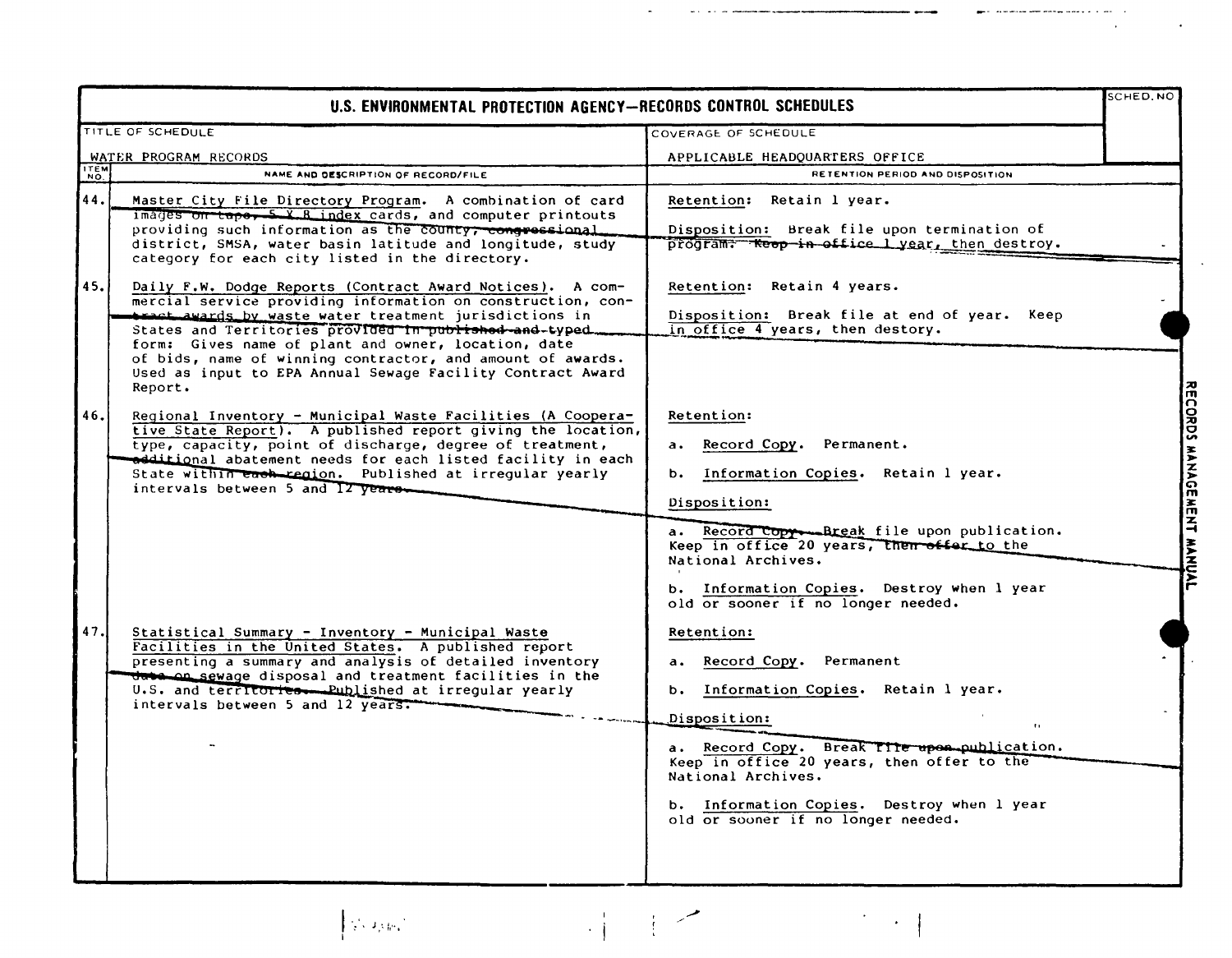|                                                                     | U.S. ENVIRONMENTAL PROTECTION AGENCY-RECORDS CONTROL SCHEDULES                                                                                                                                                                                                                                                |                                                                                                                                                                                                                                                                                                                                            | SCHED.NO                  |
|---------------------------------------------------------------------|---------------------------------------------------------------------------------------------------------------------------------------------------------------------------------------------------------------------------------------------------------------------------------------------------------------|--------------------------------------------------------------------------------------------------------------------------------------------------------------------------------------------------------------------------------------------------------------------------------------------------------------------------------------------|---------------------------|
| COVERAGE OF SCHEDULE<br>TITLE OF SCHEDULE                           |                                                                                                                                                                                                                                                                                                               |                                                                                                                                                                                                                                                                                                                                            |                           |
| WATER PROGRAM RECORDS                                               |                                                                                                                                                                                                                                                                                                               | APPLICABLE HEADQUARTERS OFFICE                                                                                                                                                                                                                                                                                                             |                           |
| $\begin{bmatrix} 1 & 1 & 1 \\ 1 & 0 & 1 \\ 0 & 0 & 1 \end{bmatrix}$ | NAME AND DESCRIPTION OF RECORD/FILE                                                                                                                                                                                                                                                                           | <b>HETENTION PERIOD AND DISPOSITION</b>                                                                                                                                                                                                                                                                                                    |                           |
| 48.                                                                 | Report of Pollution - Caused Fish Kill (EPA 7500-8).<br>A source data form used by State(s) to voluntarily<br>report tish kills to EPA. Some forms received upon<br>occurrence of eventy others at the end of year.                                                                                           | Retention:<br>Original Submission. Retain 2 years.<br>$a \cdot$<br>Microfilm Copy. Retain 10 years.<br>b.                                                                                                                                                                                                                                  |                           |
|                                                                     |                                                                                                                                                                                                                                                                                                               | Disposition:<br>a. Original Submission. Break file upon<br>publication of the Annual Fish KIII-Report.<br>Keep in office 2 years, then destroy.<br>b. Microfilm Copy. Break file upon publication<br>of the Annual Fish Kill Report. Keep in office<br>10 years, then destroy.                                                             |                           |
| 49.                                                                 | Annual Report - Fish Kills. A published report of fish<br>kills where water pollution is known or suspected to be<br>the cause of death. Report also presents a summary,<br>analysis, and comparison of fish kill data.                                                                                       | <b>Retention:</b><br>Report Copy. Permanent.<br>а.<br>b. Information Copies. Retain 1 year.<br>D <del>ispos</del> ition:<br>a. Record Copy. Break file upon publication<br>of report. Keep in office 20 years, then offer<br>to the National Archives.<br>b. Information Copies. Destory when 1 year<br>old or sooner if no longer needed. | RECORDS MANAGEMENT MANUAL |
| 50.                                                                 | State 305(b) Water Quality Reports. Biennual Report<br>prepared by State governments and submitted to EPA for<br>review and analysis and transmission to Congress.<br>Reports present a description of navigable water<br>quality, protection of water life, elimination of<br>pollutants, cost control, etc. | Retention: Retain 2 years.<br>Disposition: Break file upon transmission of<br>report to Congress. Keep in office 2 years,<br>then destroy.<br>$\ddot{\phantom{a}}$                                                                                                                                                                         |                           |
| 51.                                                                 | Annual Sewage Facilities Construction - Contract Annual<br>Report memberships and plant<br>contract awards for construction on new plants, inter-<br>ceptors, outputs, etc. Data by States, drainage basins,<br>population, etc. Daily F.W. Dodge Construction Award<br>Notices used as input to Report.      | Retention:<br>a. Record Copy. Permanent.<br>b. Information Copies: Retain J years                                                                                                                                                                                                                                                          |                           |

. .

 $\mathbb{F}_4$  .  $\overline{a}$  $\mathbf{I}$ 

 $\mathbf{I}$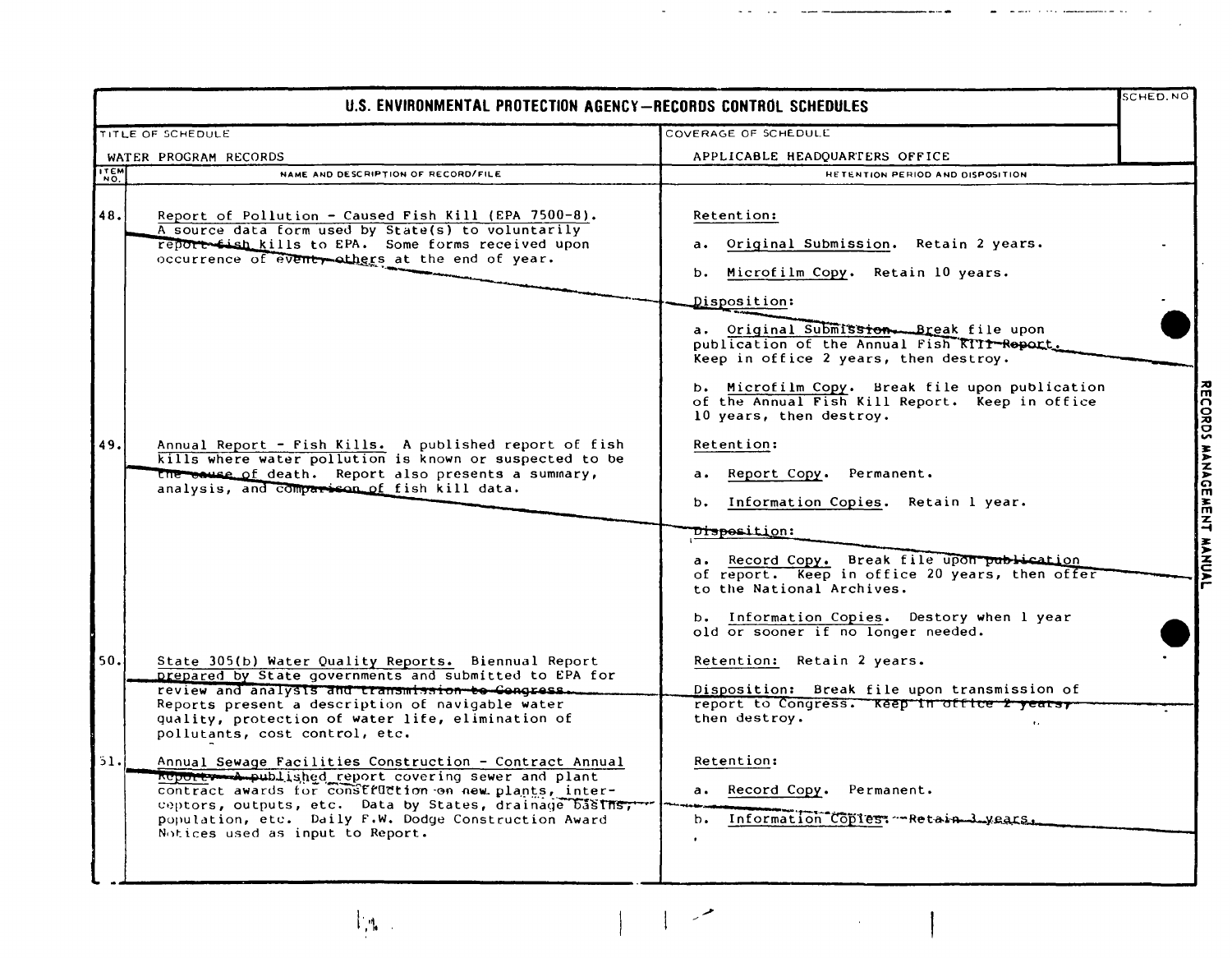| U.S. ENVIRONMENTAL PROTECTION AGENCY-RECORDS CONTROL SCHEDULES |                                                                                                                                                                                                                                                                                                                                                                                                                                                                                                                                                                                                                                                                                                                                                                                        |                                                                                                                                                                                                                                                                                                                                                                                                                                         |                                                     |
|----------------------------------------------------------------|----------------------------------------------------------------------------------------------------------------------------------------------------------------------------------------------------------------------------------------------------------------------------------------------------------------------------------------------------------------------------------------------------------------------------------------------------------------------------------------------------------------------------------------------------------------------------------------------------------------------------------------------------------------------------------------------------------------------------------------------------------------------------------------|-----------------------------------------------------------------------------------------------------------------------------------------------------------------------------------------------------------------------------------------------------------------------------------------------------------------------------------------------------------------------------------------------------------------------------------------|-----------------------------------------------------|
|                                                                | TITLE OF SCHEDULE                                                                                                                                                                                                                                                                                                                                                                                                                                                                                                                                                                                                                                                                                                                                                                      | COVERAGE OF SCHEDULL                                                                                                                                                                                                                                                                                                                                                                                                                    |                                                     |
| WATER PROGRAMS RECORDS                                         |                                                                                                                                                                                                                                                                                                                                                                                                                                                                                                                                                                                                                                                                                                                                                                                        | APPLICABLE HEADQUARTERS OFFICE                                                                                                                                                                                                                                                                                                                                                                                                          |                                                     |
| ITEM                                                           | NAME AND DESCRIPTION OF RECORD/FILE                                                                                                                                                                                                                                                                                                                                                                                                                                                                                                                                                                                                                                                                                                                                                    | RETENTION PERIOD AND DISPOSITION                                                                                                                                                                                                                                                                                                                                                                                                        |                                                     |
| 52 <sub>1</sub>                                                | Monitoring and Analysis Technical Reports. Review and<br>analysis papers on subjects relative to specific<br>operations of the Program. Includes documents relative<br>to water quality monitoring, wasteload allocations,<br>program and technical guidance, water quality analyses,                                                                                                                                                                                                                                                                                                                                                                                                                                                                                                  | Disposition:<br>a. Record Copy. Break file upon publication.<br>Keep in office 20 years, then offer to the<br>National Archives.<br>b. Information Copies. Destroy when 3 years<br>old or sooner if no longer needed.<br>Retention: Permanent.<br>Disposition: Break file upon completion of<br>report. Keep in office 5 years, then offer to<br>the National Archives in 5 year blocks, when<br>the most recent report is 5 years old. | $\frac{1}{2}$                                       |
| 53 <sub>1</sub>                                                | environmental assessments, quality assurance and data<br>management.<br>Model State Water Monitoring Program. A publication<br>presenting a model program for State and local govern-<br>ments to use in monitoring the quality of the water in<br>their streams, Tivers, and ground waters. Developed by<br>a panel of Federal and State agencies.                                                                                                                                                                                                                                                                                                                                                                                                                                    | Retention:<br>Record Copy. Permanent.<br>a.<br>b. Information Copies. As determined by user <sup>T</sup> s reference needs.<br>Disposition:<br>a. Record Copy. Break file upon publication.<br>Keep in office 20 years, then offer bothe<br>National Archives.                                                                                                                                                                          | <b>CORDS</b><br><b>MANACE</b><br>孟子<br><b>WANDA</b> |
|                                                                |                                                                                                                                                                                                                                                                                                                                                                                                                                                                                                                                                                                                                                                                                                                                                                                        | b. Information Copies. Destroy when no longer<br>used.                                                                                                                                                                                                                                                                                                                                                                                  |                                                     |
| 54                                                             | International - EPA Marine Program and Conference<br><b>Activity File.</b> Contains data pertaining to EPA parti-<br>cipation in International environmental programs and<br>conferences. Cover such programs as drobal inves-<br>tigations of Pollution in the Marine Environment,"<br>Laws of the Sea Conference," "Conference on World<br>Sea Pollution." Also, covers participation in the<br>Intergovernmental Maritime Consulative Organization<br>and special relations with Canada and USSR. Records<br>consist of United Nations resolutions, conference<br>arrangements and agendas, membership lists, meeting<br>notes and minutes, conference and study reports,<br>correspondence between study reports, correspondence<br>between study groups and organization members. | Retention: Retain 5 years.<br>Disposition: Break file upon termination or<br>completion of study conference, or program.<br><del>Koop in office</del> 1 year, then transfer to the<br>FRC. Destroy when 5 years old.                                                                                                                                                                                                                    |                                                     |

 $\begin{array}{c} \begin{array}{c} \begin{array}{c} \end{array} \\ \begin{array}{c} \end{array} \end{array} \end{array}$ 

 $\frac{1}{2}$  .

I i)'

·---- .---- ..---

 $\frac{1}{2}$ 

**Contract Contract Advised**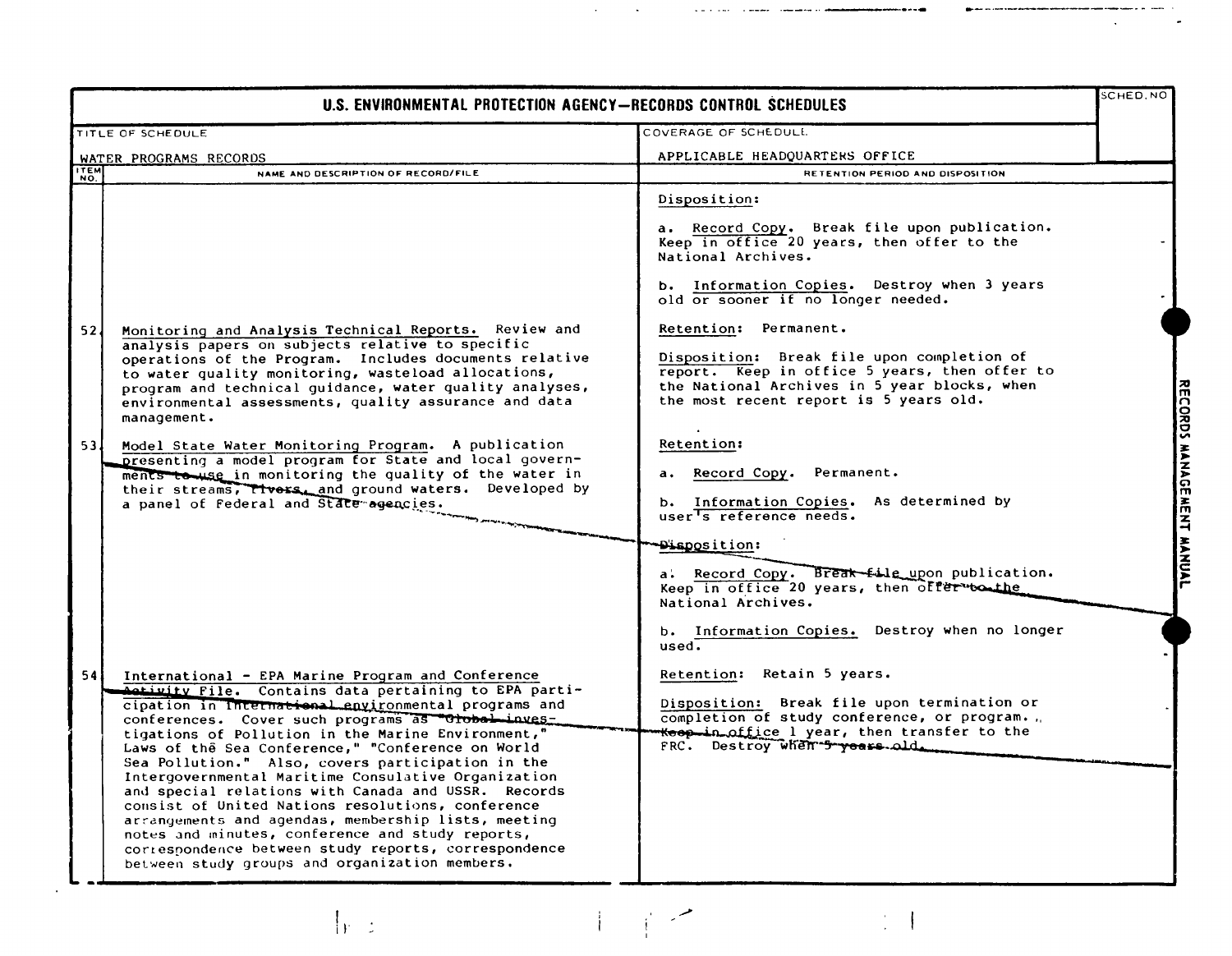| U.S. ENVIRONMENTAL PROTECTION AGENCY-RECORDS CONTROL SCHEDULES                                                                                                                                                                                                                                                                                                                                                                                                                                                                                                                                                                                                                                                                                                                    |                                                                                                                                                                                                                                                                                                                                                                                                                                                                                                                    |  |  |
|-----------------------------------------------------------------------------------------------------------------------------------------------------------------------------------------------------------------------------------------------------------------------------------------------------------------------------------------------------------------------------------------------------------------------------------------------------------------------------------------------------------------------------------------------------------------------------------------------------------------------------------------------------------------------------------------------------------------------------------------------------------------------------------|--------------------------------------------------------------------------------------------------------------------------------------------------------------------------------------------------------------------------------------------------------------------------------------------------------------------------------------------------------------------------------------------------------------------------------------------------------------------------------------------------------------------|--|--|
| TITLE OF SCHEDULE                                                                                                                                                                                                                                                                                                                                                                                                                                                                                                                                                                                                                                                                                                                                                                 | COVERAGE OF SCHEDULE                                                                                                                                                                                                                                                                                                                                                                                                                                                                                               |  |  |
| WATER PROGRAM RECORDS                                                                                                                                                                                                                                                                                                                                                                                                                                                                                                                                                                                                                                                                                                                                                             | APPLICABLE HEADQUARTERS OFFICE                                                                                                                                                                                                                                                                                                                                                                                                                                                                                     |  |  |
| <b>TEM</b><br>NAME AND DESCRIPTION OF RECORD/FILE                                                                                                                                                                                                                                                                                                                                                                                                                                                                                                                                                                                                                                                                                                                                 | RETENTION PERIOD AND DISPOSITION                                                                                                                                                                                                                                                                                                                                                                                                                                                                                   |  |  |
| 55.<br>Additives Files. Includes documentation relating to the<br>additives products files which are the administrative<br>and evidentiary record of EPA approval of products used<br>in the production of potable water. Also, includes<br>collections of relevant technical papers and other<br>information.<br>-56 J<br>Ground-Water Protection Strategy File. Records consist<br>of public comments, guidelines, Ground-Water Oversight<br>Committee memorandums and letters, documents related to<br>work of the Ground-Water Steering Committee, and Regional<br>Ground-Water Programs. Information on coordination of a<br>Ground-Water data access system used by the States,<br>Ground-Water contamination studies, and State and EPA<br>Ground-Water Research Programs. | Retention: Retain 25 years.<br>Disposition: Break file when program is com-<br>pleted or discontinued. Keep in office 5 years,<br>then transfer to the FRC. Destroy when 25<br>years old.<br>Retention:<br>a. Record Copy.<br>Permanent.<br>b. Information Copy. Retain 3 years.<br>Disposition:<br>a. Record Copy. Break file when strategy<br>document has been developed. Keep in office<br>3 years, then transfer to the FRC. Keep in<br>FRC 7 years, then offer to the National Archives<br>in 5 year blocks. |  |  |

 $\mathcal{L}(\mathcal{A})$  and  $\mathcal{L}(\mathcal{A})$  .

 $\sim$  -  $\sim$  -  $\sim$ 

— 1112 —

 $\pmb{r}$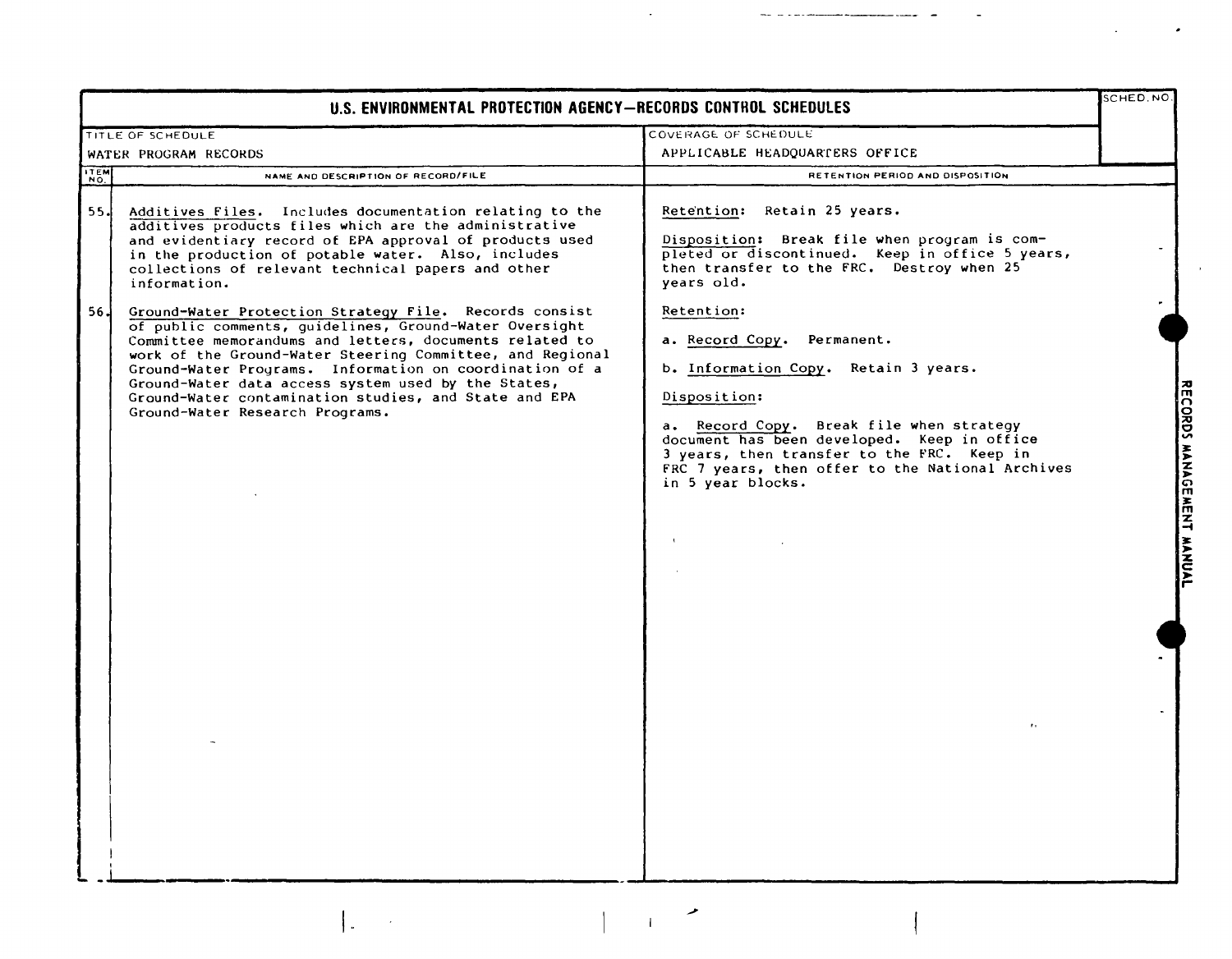$\sim$ 

 $\sim$ 

 $\Delta \sim 10^4$ 

<u> 1950 - Johann Store Barbara (j. 1940)</u>

| $\bullet$<br>$\mathbf{A}$ .                 |                   | $\bullet$                                  | $\sigma$ .<br>Compared To Previous Item Numbers |
|---------------------------------------------|-------------------|--------------------------------------------|-------------------------------------------------|
| Revised Item No.                            |                   |                                            | located in separate Water Schedule              |
|                                             | $(C-15)$          | $\sqrt{(C-12)}$                            | $(C-10)$                                        |
| $($ New $).$                                |                   |                                            |                                                 |
| $\frac{1}{2}$                               |                   |                                            | $\boldsymbol{\omega}$                           |
| $(\mathbf{New})$<br>ż                       |                   |                                            |                                                 |
| $\frac{3}{4}$<br>$\sim$ $^{\prime}_{\rm p}$ | $\mathbf 1$       | $\mathbf 1$                                |                                                 |
| (New)                                       | $\zeta$           |                                            |                                                 |
| (New)                                       |                   |                                            |                                                 |
| 5<br>6<br>7<br>8<br>9<br>9<br>0<br>(New)    |                   |                                            |                                                 |
|                                             | 26                |                                            |                                                 |
|                                             |                   | $\begin{array}{c} 2 \\ 3 \\ 4 \end{array}$ | $\frac{1}{12}$                                  |
|                                             | 2346789           |                                            |                                                 |
|                                             |                   |                                            |                                                 |
| 11                                          |                   |                                            |                                                 |
|                                             |                   |                                            |                                                 |
| 12                                          |                   |                                            |                                                 |
| $13\,$                                      |                   |                                            |                                                 |
| 14                                          |                   |                                            |                                                 |
| (New)<br>15                                 |                   |                                            | $\blacktriangleleft$                            |
| $16$                                        | $12$              |                                            |                                                 |
| $17$                                        | 13                |                                            |                                                 |
| $18$                                        | 14                |                                            |                                                 |
| 19                                          | $15\,$            |                                            |                                                 |
| ٠<br>$20\,$                                 | $16$<br>$\bullet$ |                                            |                                                 |
|                                             |                   |                                            | $\pmb{\gamma}$                                  |
| $21$                                        | $\frac{17}{1}$    |                                            |                                                 |
| 22                                          | ${\bf 18}$        |                                            |                                                 |
| 23                                          | 19                |                                            |                                                 |
| 24                                          | 20<br>21          |                                            |                                                 |
| 25                                          |                   |                                            |                                                 |
| 26                                          | 22                |                                            |                                                 |
| 27                                          | 23                |                                            |                                                 |
| 28                                          | 24                |                                            |                                                 |
| 29                                          | 25                |                                            |                                                 |
| $30$                                        | 27                |                                            |                                                 |
|                                             | 28                |                                            |                                                 |
| $\begin{array}{c} 31 \\ 32 \end{array}$     |                   |                                            |                                                 |
|                                             |                   |                                            | 11                                              |
| 33                                          |                   |                                            | 15                                              |
| 34<br>(New)                                 |                   |                                            |                                                 |
| (New)<br>35<br>36                           |                   |                                            |                                                 |
|                                             |                   |                                            |                                                 |
| 37                                          |                   | 6789                                       |                                                 |
| 38                                          |                   |                                            |                                                 |
| 39                                          |                   |                                            |                                                 |
| 40                                          |                   | $10\,$                                     |                                                 |
| 41                                          |                   | 11                                         |                                                 |
| 42                                          |                   | 12                                         |                                                 |
| 43                                          |                   |                                            |                                                 |
| 44                                          |                   | 13                                         |                                                 |
|                                             |                   | 14                                         |                                                 |
| 45                                          |                   | 15                                         |                                                 |
| 46                                          |                   | 16                                         |                                                 |
| 47                                          |                   | 17                                         |                                                 |
| 48                                          |                   | ${\bf 18}$                                 |                                                 |
| 49                                          |                   | 19                                         |                                                 |
| ${\bf 50}$<br>$\mathbf{V}$                  |                   | 20                                         |                                                 |
| 51                                          |                   | 21                                         |                                                 |
| $\bullet$<br>52                             |                   |                                            |                                                 |
|                                             |                   | $22$                                       | r                                               |
| 53                                          |                   | $\frac{23}{25}$                            |                                                 |
| 54                                          |                   |                                            |                                                 |
| 55<br>(New)                                 |                   |                                            |                                                 |
| 56<br>(New)                                 |                   |                                            |                                                 |
|                                             | ٠                 |                                            | $\vec{r}$                                       |

 $\label{eq:2.1} \begin{split} \mathcal{L}_{\text{max}}(\mathbf{r}) = \mathcal{L}_{\text{max}}(\mathbf{r}) \mathcal{L}_{\text{max}}(\mathbf{r}) \mathcal{L}_{\text{max}}(\mathbf{r}) \mathcal{L}_{\text{max}}(\mathbf{r}) \mathcal{L}_{\text{max}}(\mathbf{r}) \mathcal{L}_{\text{max}}(\mathbf{r}) \mathcal{L}_{\text{max}}(\mathbf{r}) \mathcal{L}_{\text{max}}(\mathbf{r}) \mathcal{L}_{\text{max}}(\mathbf{r}) \mathcal{L}_{\text{max}}(\mathbf{r}) \mathcal{L}_{\text{max}}(\mathbf{r}) \$ 

المالية المراد

 $\omega_{\rm{max}}$ 

 $\frac{1}{2}$